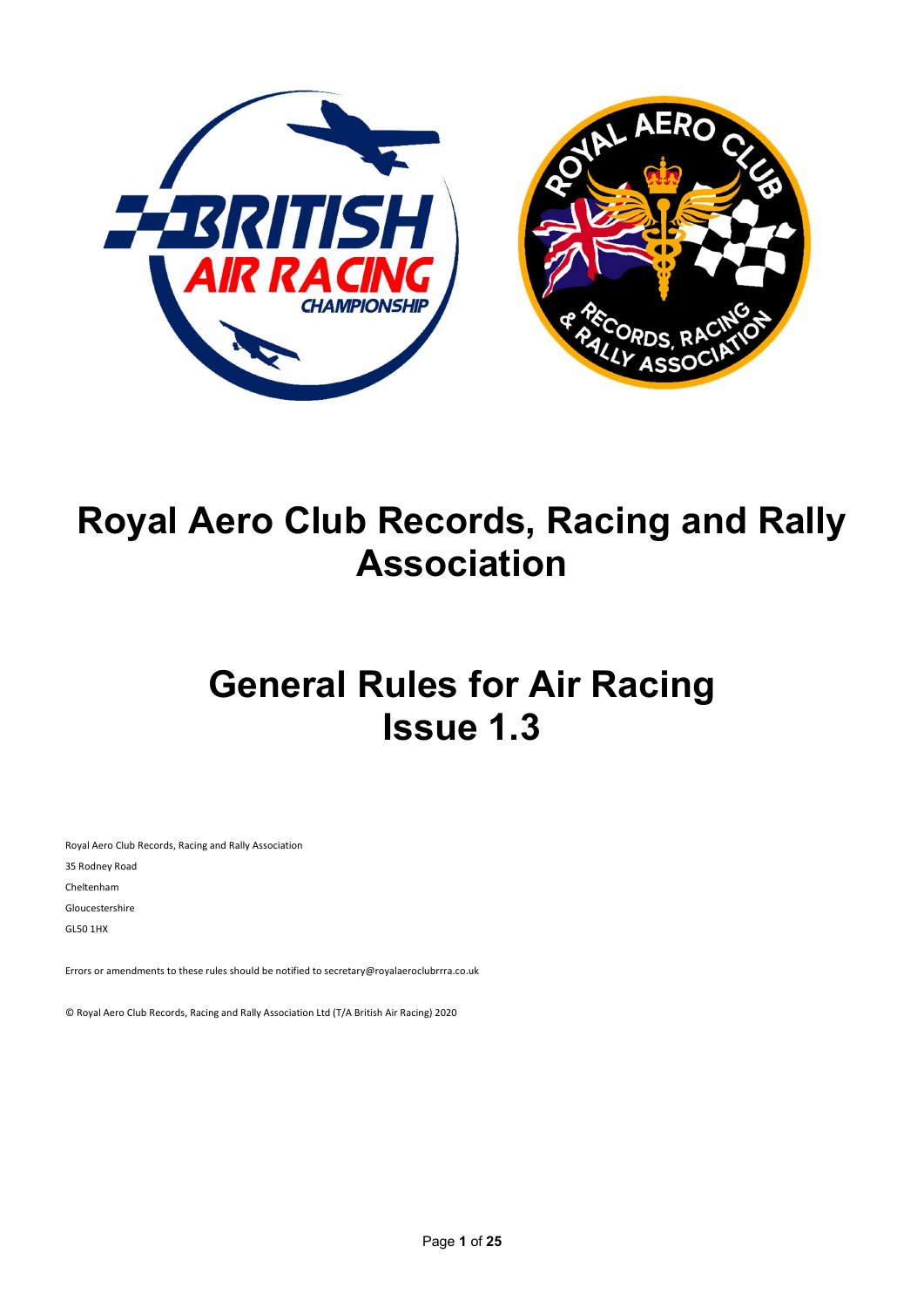# Amendment Log

| <b>Issue</b> | <b>Description</b>                                                                        | Date     |
|--------------|-------------------------------------------------------------------------------------------|----------|
| 1.0          | First of new format                                                                       | 01/01/21 |
| 1.1          | Incorporation of committee comments, correction of spelling,<br>grammar and syntax errors | 21/02/21 |
| 1.2          | Minor amendments following lessons learnt in 2021                                         | 27/03/22 |
| 1.3          | Correct minimum speed                                                                     | 11/04/22 |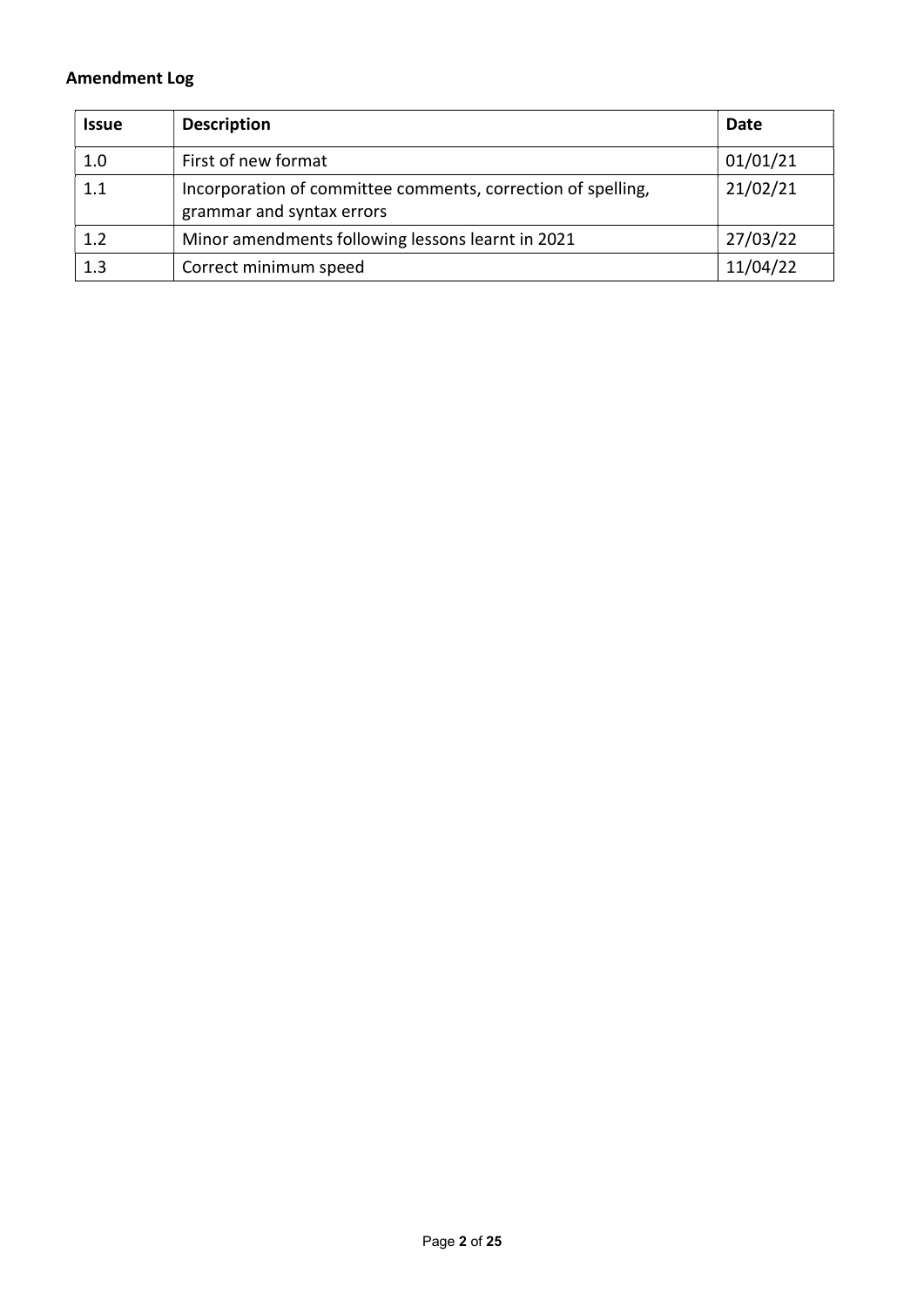# **CONTENTS**

## RULES FOR SAFETY

- 1. Minimum heights
- 2. Limitations for courses
- 3. Weather minima
- 4. Race practice and scatter practice
- 5. Pilot requirements
- 6. Aircraft requirements
- 7. Drugs and alcohol
- 8. Operation of aircraft
- 9. Airside personnel
- 10. Postponement, abandonment or cancellation

## ADMINISTRATION AND ORGANISATION

- 11. Interpretation
- 12. Announcements
- 13. Entry submissions
- 14. Entry fees
- 15. Refusal of entries
- 16. Late entries
- 17. Limitation of numbers
- 18. Officials
- 19. Powers of the officials
- 20. Registration
- 21. Attendance at briefings
- 22. Expenses
- 23. Supplementary regulations
- 24. Insurance
- 25. Postponement and abandonment

# AIRCRAFT REQUIREMENTS

- 26. Identification
- 27. Minimum speed
- 28. Throttle & RPM stops
- 29. Fuel level
- 30. Configuration changes
- 31. Legality
- 32. Overall condition

## HANDICAPPING & COURSES

- 33. Assumptions and conversion factors
- 34. Formulae
- 35. Units of measurement
- 36. Use of historic data
- 37. Use of weather data
- 38. Octagons
- 39. Determination of race speed
- 40. Determination of acceleration allowance
- 41. Race start
- 42. Publication of turn points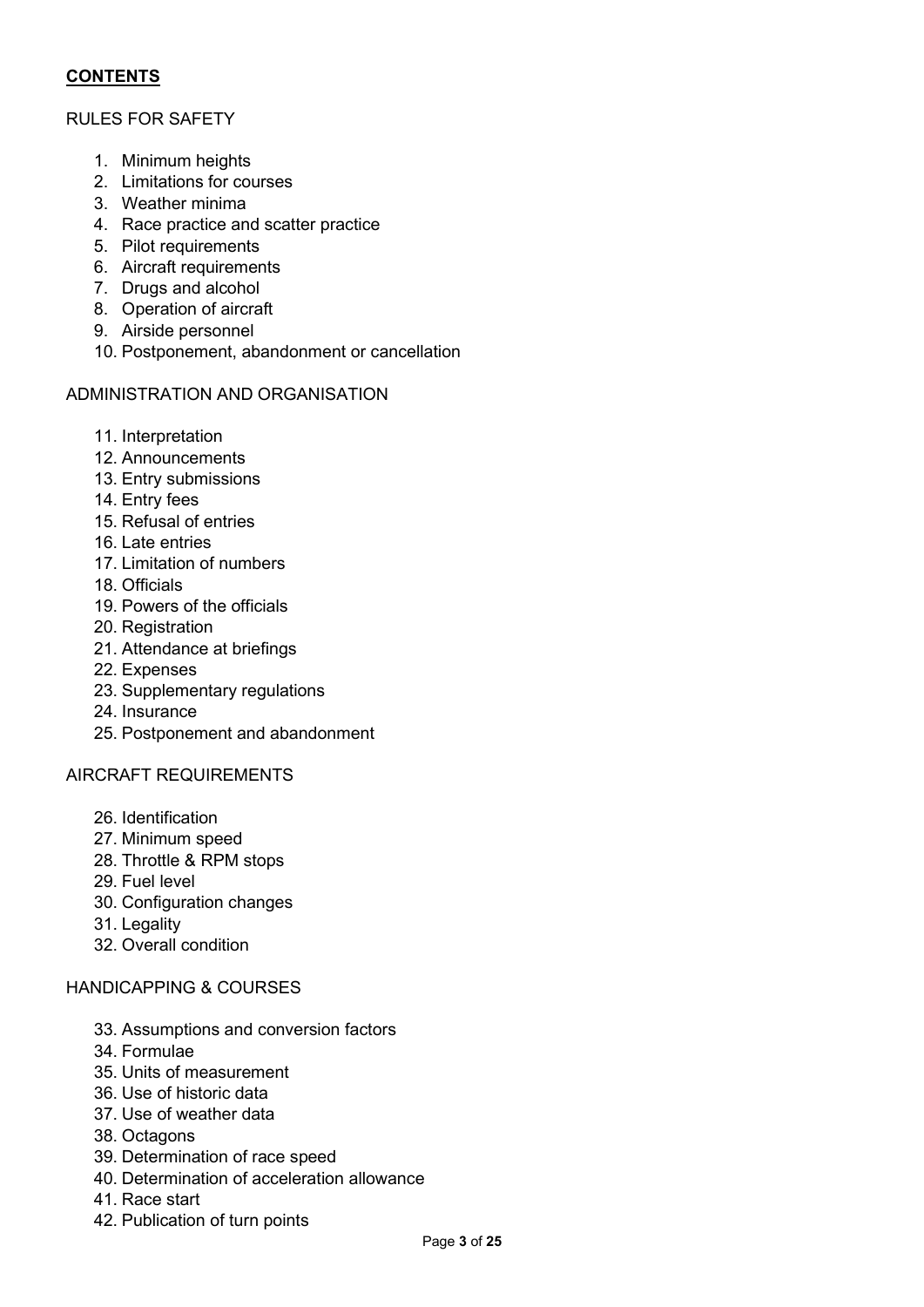- 43. Timekeeping
- 44. Delayed starts
- 45. Discarding of octagon data
- 46. Field average improvement
- 47. Valid GPS data
- 48. Marking of courses

# RACING RULES

- 49. Carriage of passengers
- 50. Format
- 51. Start
- 52. Speed
- 53. Turning points
- 54. Level turns
- 55. Missed turns
- 56. Overtaking
- 57. Race height and finish height
- 58. Finish

# PENALTIES

- 59. Over/under weight
- 60. False declarations
- 61. False starts
- 62. Failing to comply with height restrictions
- 63. Cuts
- 64. Misses
- 65. Excess/Inadequate speed
- 66. Breach of other rules
- 67. Fines
- 68. Exclusion
- 69. Disqualification
- 70. Suspension

## RESULTS

- 71. Dead Heats
- 72. Provisional results
- 73. Final results
- 74. Publication of results
- 75. Suspension of results

# PROTESTS

- 76. Right to protest
- 77. Time limit for protest
- 78. Lodgement of a protest and protest fee
- 79. Adjudication of protest
- 80. Malicious or vexatious protests and protests without foundation
- 81. Re-run

# APPEALS

82. Right to appeal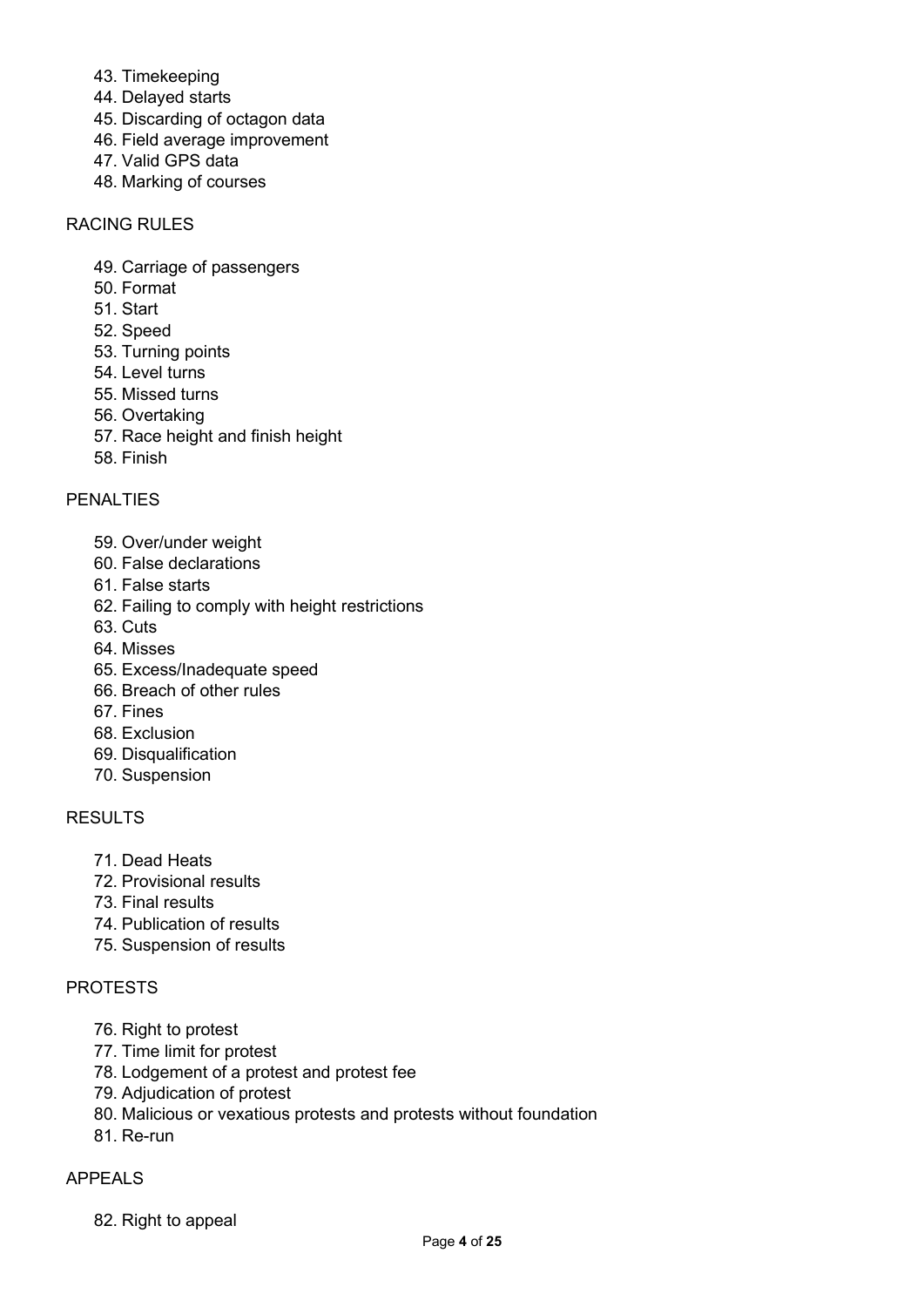- 83. Hearing by RAeC RRRA
- 84. Jurisdiction of the Royal Aero Club as to appeals
- 85. Jurisdiction of the F.A.I as to appeals
- 86. No appeal outside of own country
- 87. Appeal other than by a holder of an FAI license issued by the RAeC
- 88. Appeals against international suspension or disqualification
- 89. Form of national appeal
- 90. Form of international appeal

CHAMPIONSHIPS AND TROPHIES

- 91. Inclusion in championships
- 92. The points system
- 93. The British Air Racing Championship 93A The Excess Distance Trophy
- 94. The Total Points Championship
- 95. The Saturday Challenge
- 96. The Novice Challenge
- 97. The Mitel Sword
- 98. The Homebuilt Challenge
- 99. The British Air Racing Navigators Championship
- 100. No competition
- 101. Trophies not to leave the UK

## OTHER

102. Conduct of members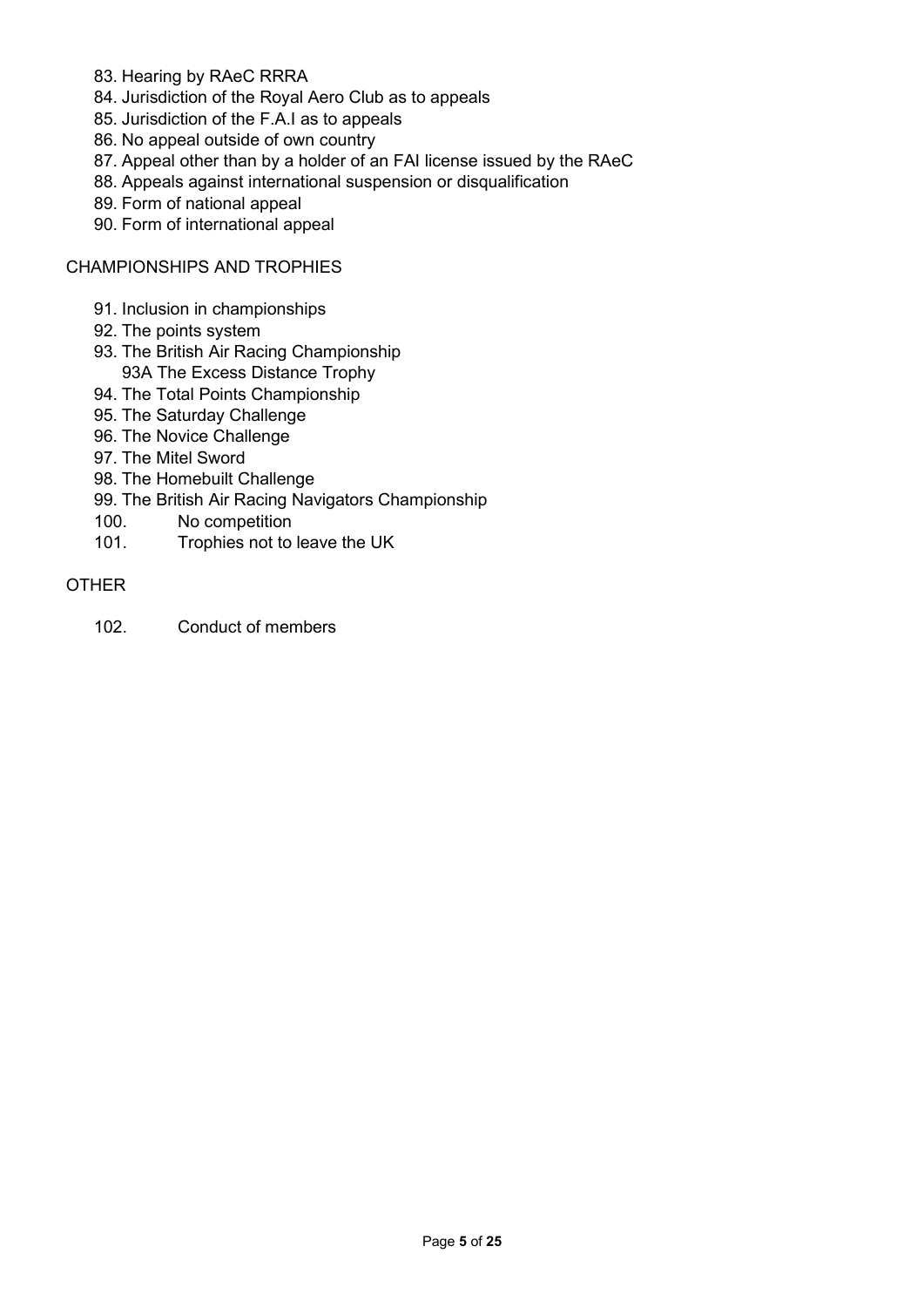# RULES FOR SAFETY

1. Minimum heights

Minimum heights shall be set by the officials of the meeting as required but in any case shall not be less than the following:

- 1.1 For a pursuit race format between TP1 and "Point Alpha" 550ft
- 1.2 For the finish area of a pursuit race format 50ft
- 1.3 For time trial formats not exceeding 3 miles per lap 50ft
- 2. Limitations for courses
	- 2.1 The airfield turn and the lateral limit of the finish line shall be sited no less than 150m from any public area on the airfield unless otherwise specified by the CAA.
	- 2.2 The first scatter point shall be sited not less than 1km from the start line.
	- 2.3 Scatter points shall be sited such that the angle of the turn is not more than 60 degrees unless local geographical constraints require it to be greater in the interests of safety so long as the turn can be executed safely by any aircraft meeting the minimum performance requirements of these rules. The turn angle for right hand scatters is limited to 45 degrees.
	- 2.4 The minimum permissible length of take-off run available from the start line is 575m.
- 3. Weather minima
	- 3.1 The minimum permissible visibility is 5km.
	- 3.2 The minimum permissible cloud base is 300 feet above the sum of the highest point on the course and the minimum race height above ground level.
	- 3.3 No practice or racing shall take place within 5km of electrically active storm clouds or areas of known extreme turbulence, windshear, downdraughts or microbursts.
	- 3.4 No practice or racing shall take place in heavy precipitation or severe icing conditions.
- 4. Race practice and scatter practice
	- 4.1 Pilots competing in a race must have completed at least one full practice lap during the race practice period.
	- 4.2 Pilots competing in a race must have practiced the scatter in the exact same configuration as it is for the race using the exact same runway in normal take-off conditions.
- 5. Pilot requirements

In the interests of safety, pilots entering a race must;

- 5.1 Have logged a minimum of 100hrs as pilot in command of aeroplanes meeting the requirements of the type or class rating applicable to the aircraft being entered into the race.
- 5.2 Have successfully applied for and been issued an FAI racing licence.
- 5.3 Have successfully completed a handicapped air race organised by the RAeC RRRA without exclusion or disqualification for an endorsable offence within the previous 5 years OR have successfully been assessed for competence in a race environment in accordance with the safety requirements of the operations manual which the committee may vary from time to time.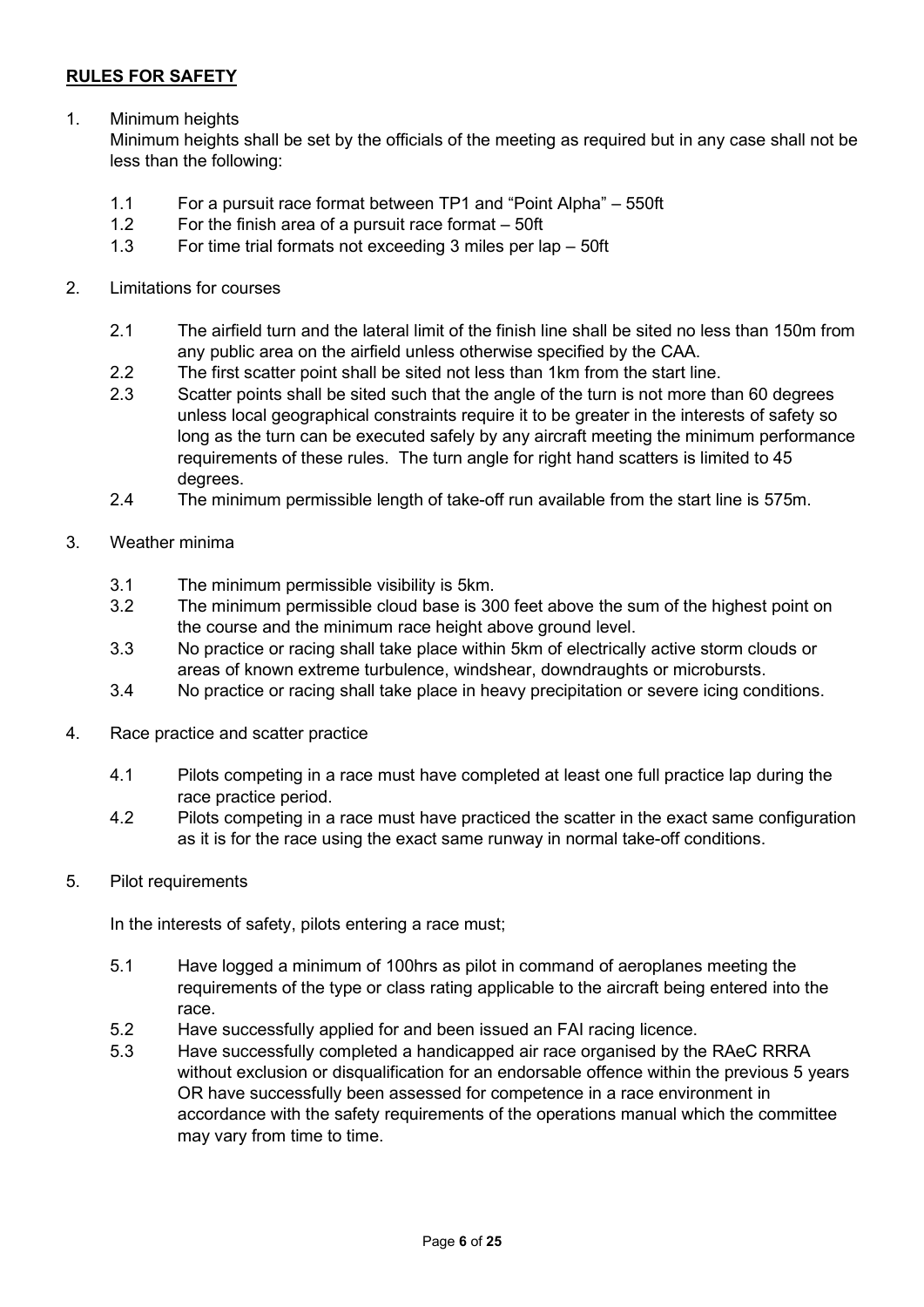- 6. Aircraft requirements
	- 6.1 Aircraft must be able to take-off at race weight in no more than 600m with an ambient temperature of 30 degrees Celsius.
	- 6.2 Aircraft may not carry oxygen or oxygen producing agents such as nitrous oxide. Where aircraft are fitted with oxygen generating equipment or storage which cannot be removed, said equipment should be depleted and disabled for the duration of the race.
	- 6.3 Aircraft must have adequate visibility to the front and sides.
- 7. Drugs and alcohol
	- 7.1 Competitors must comply with the Air Navigation Order in respect of blood and breath alcohol limits and are reminded that the limits are substantially lower than the requirements of the Road Traffic Act for operation of a motor vehicle. The consumption of alcohol is exempted from the requirements of rule 7.3. Any person who acts or attempts to act as a pilot or passenger during the course of an air racing event whilst, in the opinion of two or more officials, he is clearly under the influence of alcohol will be immediately excluded and disqualified from the event. That person may, at the discretion of the committee be subject to a lifetime ban from the Association and have their FAI licence revoked.
	- 7.2 The use of prescription or the over-the-counter medication is permitted in accordance with CAA medical guidelines. Any person who's capacity to operate an aircraft safely is, in the opinion of two or more officials, clearly diminished by such medication will be disqualified and excluded from the event.
	- 7.3 The use of unlawful recreational drugs and psychoactive substances by members of the Association is strictly prohibited. Any person found to be in possession of or have consumed such substances at or within 72 hours of an Air Racing event that they are attending or at any time in such a way that could cause reputational damage to the Association will receive a mandatory lifetime ban from RAeC RRRA organised events and will have their FAI licence revoked. Competitors must also comply with the FAI antidoping policy.
- 8. Operation of aircraft

The pilot in command of an aircraft is strictly responsible for the safe conduct of the flight. Compliance with the direction of an air traffic controller, AFISO, air/ground radio operator or an RAeC RRRA official is at the discretion of the pilot in command and does not in any way transfer the strict liability of the pilot to the RAeC RRRA. However, if the pilot in command fails to comply with the reasonable direction of an RAeC RRRA official without reasonable excuse, he may be liable to penalty in accordance with these rules.

- 9. Airside personnel
	- 9.1 Only essential race officials, pilots and navigators are permitted to access the airside parts of the airfield during practice or race periods.
	- 9.2 Pilots are responsible for their passengers, crew and guests. If any person not permitted to be airside is found to be on the airside, the pilot with whom they are associated may be liable to penalty in accordance with these rules.
	- 9.3 Race officials manning the start line must not stand in line with the aircraft's propeller at any time and may only stand forward of it for the purposes of marshalling or providing a start signal.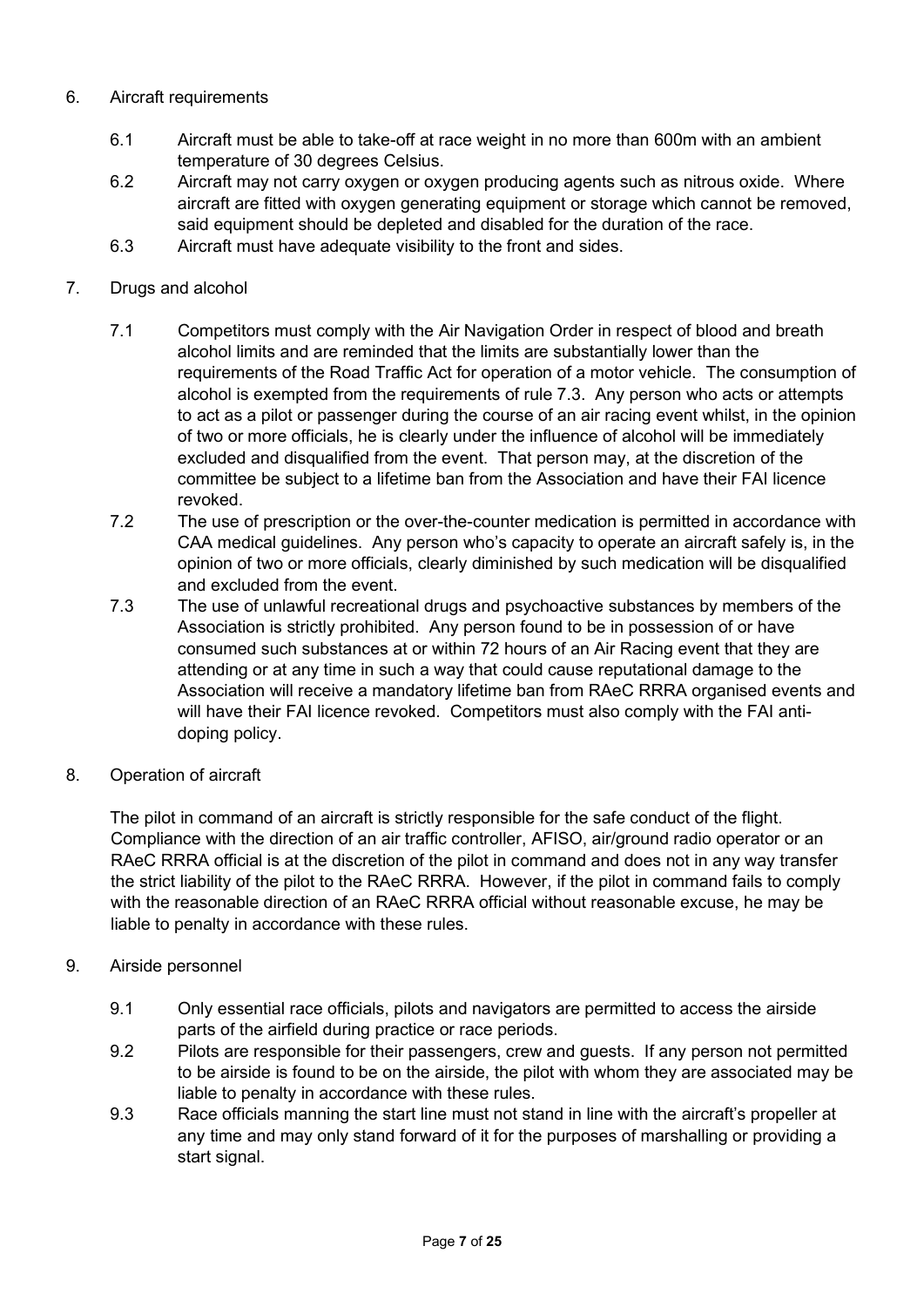# 10. Postponement, abandonment or cancellation

Race officials may postpone, abandon or cancel a race at any time should a valid safety reason exist for doing so.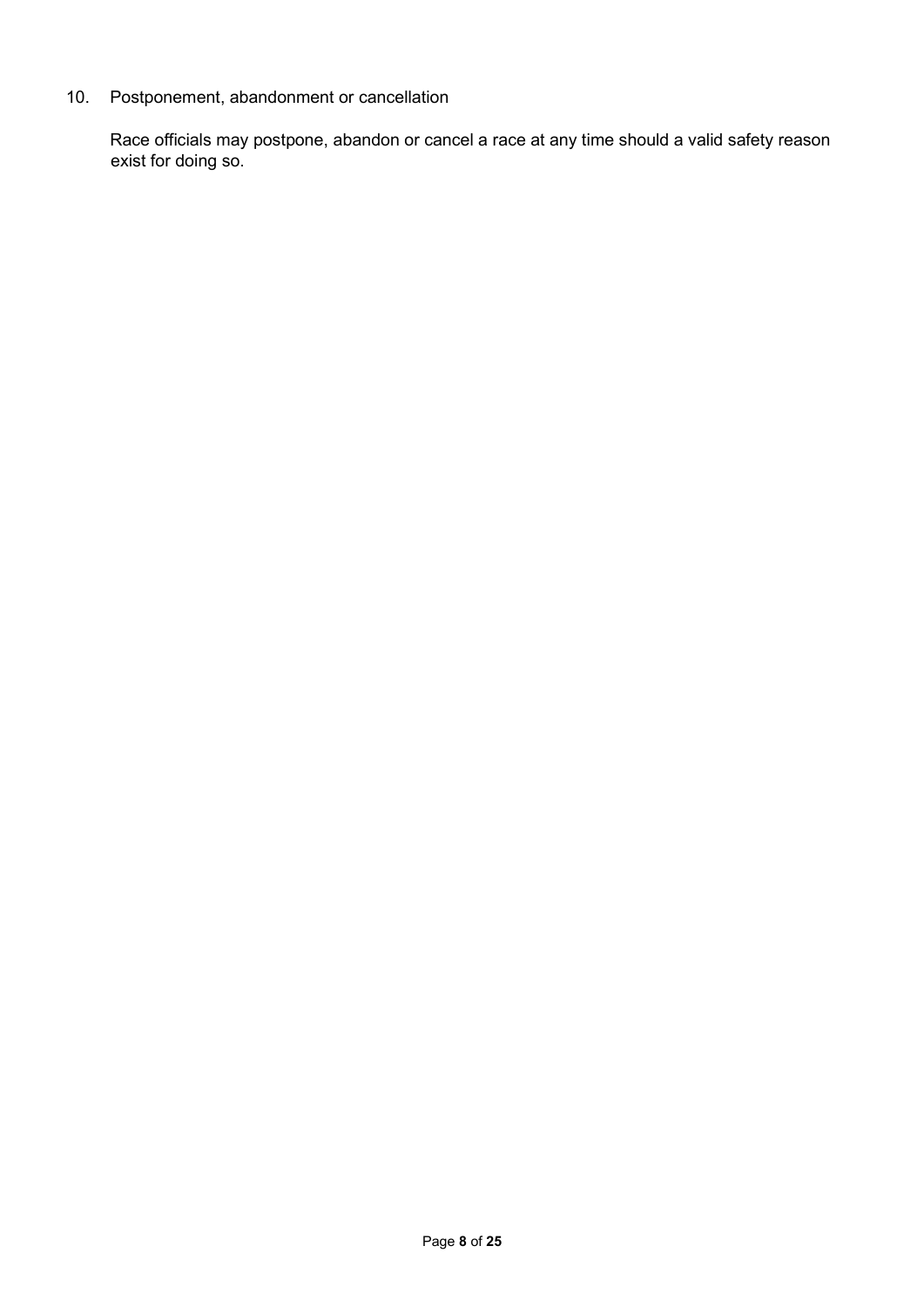# ADMINISTRATION AND ORGANISATION

#### 11. Interpretation

- 11.1 Race officials shall interpret and enforce these rules to the best of their ability and in good faith.
- 11.2 The Royal Aero Club and the FAI shall be empowered to determine these rules in accordance with the requirements of these rules for protests and appeals.
- 11.3 All references to the masculine shall include the feminine and other pronouns.

#### 12. Announcements

Races shall be formally announced by email no later than 21 days prior to the event at which point entries are invited. The announcement shall include any supplementary regulations that shall apply to the event including the deadline for entry submissions. Where the officials do not comply with this requirement, the deadline for entries shall be 1700hrs the day before the first day of the event. If the date of the event has been published more than 21 days ahead of the event then insufficient notice shall not be grounds for objection. However, if the requirement is not met and any member issues a valid objection then the event must not be held.

- 13. Entry submissions
	- 13.1 Entries must be submitted in the form specified in the invitation. Where no means is specified, entries shall be submitted to the aviation secretary in any form.
	- 13.2 Where submitted by post, the entry must be dispatched at a time where the entry should reasonably be received by the deadline.
	- 13.3 Entries will only be accepted if they are submitted by or on behalf of a fully paid up pilot member who has no outstanding debt to the association.
- 14. Entry fees

The entry fee determined by the committee and included in the announcement must be received into the RAeC RRRA account for the entry to be considered and in any case must be received before the deadline for entries.

15. Refusal of entries

If an entry is refused for any reason, the competitor must be notified no later than 6 days prior to the event by an effective means and must state the reason(s) why his entry has been refused. Protests against a refusal must be received by the Chief Steward no later than 5 days prior to the event.

16. Late entries

Late entries may be considered at the discretion of the Clerk of the Course and the Chief Handicapper and may be subject to a late entry fee of £30.

- 17. Limitation of numbers
	- 17.1 The RAeC RRRA may limit the number of entrants in any given race and must state the maximum number in the supplementary regulations.
	- 17.2 Where the number of entries exceeds the maximum number, entries shall be taken on a first come first serve basis.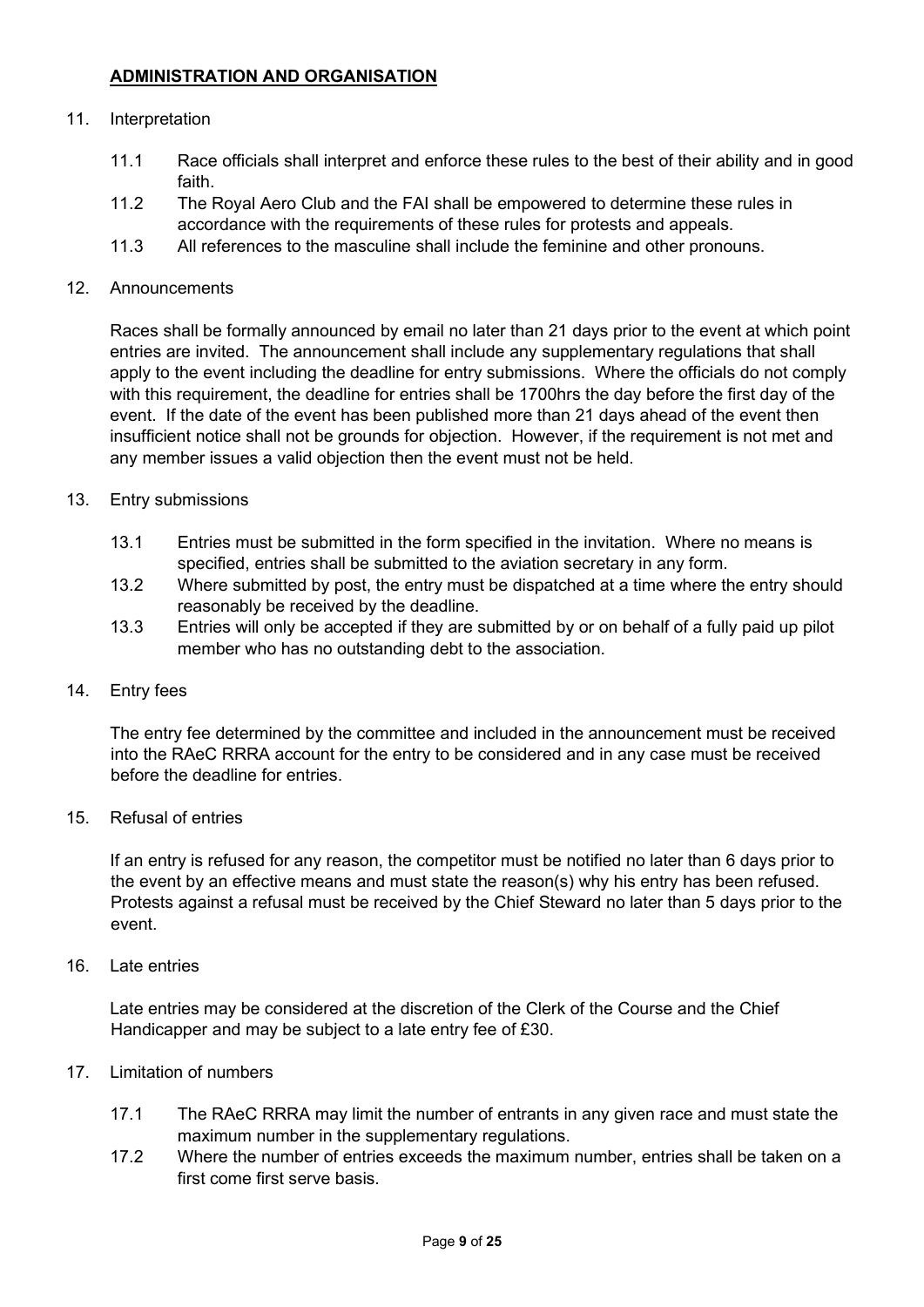# 18. Officials

The committee shall cause at least the following key officials to be appointed for each and every race:

- 18.1 A Clerk of the Course
- 18.2 A Chief Handicapper
- 18.3 A Chief Steward

The handicapper may, with the agreement of the committee, participate in the race. The Clerk of the Course and Chief Steward must always remain on the ground.

#### 19. Powers of the officials

The Chief Steward is empowered to endorse a competitors FAI racing licence for dangerous or unsportsmanlike conduct and is empowered to determine protests on behalf of the RAeC RRRA.

20. Registration

All racing pilots and navigators must have completed their registration in person by the deadline. Late registrations may be considered at the sole discretion of the Clerk of the Course and the Chief Handicapper.

21. Attendance at briefings

Prompt attendance at all briefings is mandatory. Failure of a pilot or navigator to attend a briefing on time and for its full duration will result in that person being excluded from the practice or race.

22. Expenses

Only certain designated officials may claim reasonable expenses incurred in connection with the event in accordance with the associations expenses policy in force at the time of the event.

23. Supplementary regulations

The officials shall cause supplementary regulations to be published at the time of announcement of the event which shall determine the event specific regulations and shall be treated as if they were a part of these rules.

24. Insurance

The competitor undertakes to insure him/herself, his/her pilot(s) (if not the same person), crew/passengers, representatives and employees, against all damages, claims and demands whatsoever in connection with all Air Racing for a minimum of third party liability to at least the minimum value of mandatory insurance required under EC regulation EC785/2004 or as amended and this cover must hold harmless the Royal Aero Club Records, Racing and Rally Association Ltd by stating the following:

I. The Royal Aero Club Records Racing and Rally Association, its Directors, Officials and Agents are included herein as Additional Joint Assureds.

II. It is hereby noted and agreed that Royal Aero Club Records Racing and Rally Association approved check pilots and supervisors are included as passengers under the passenger legal liability section of this policy when being carried for the purpose of training or checking a permitted pilot.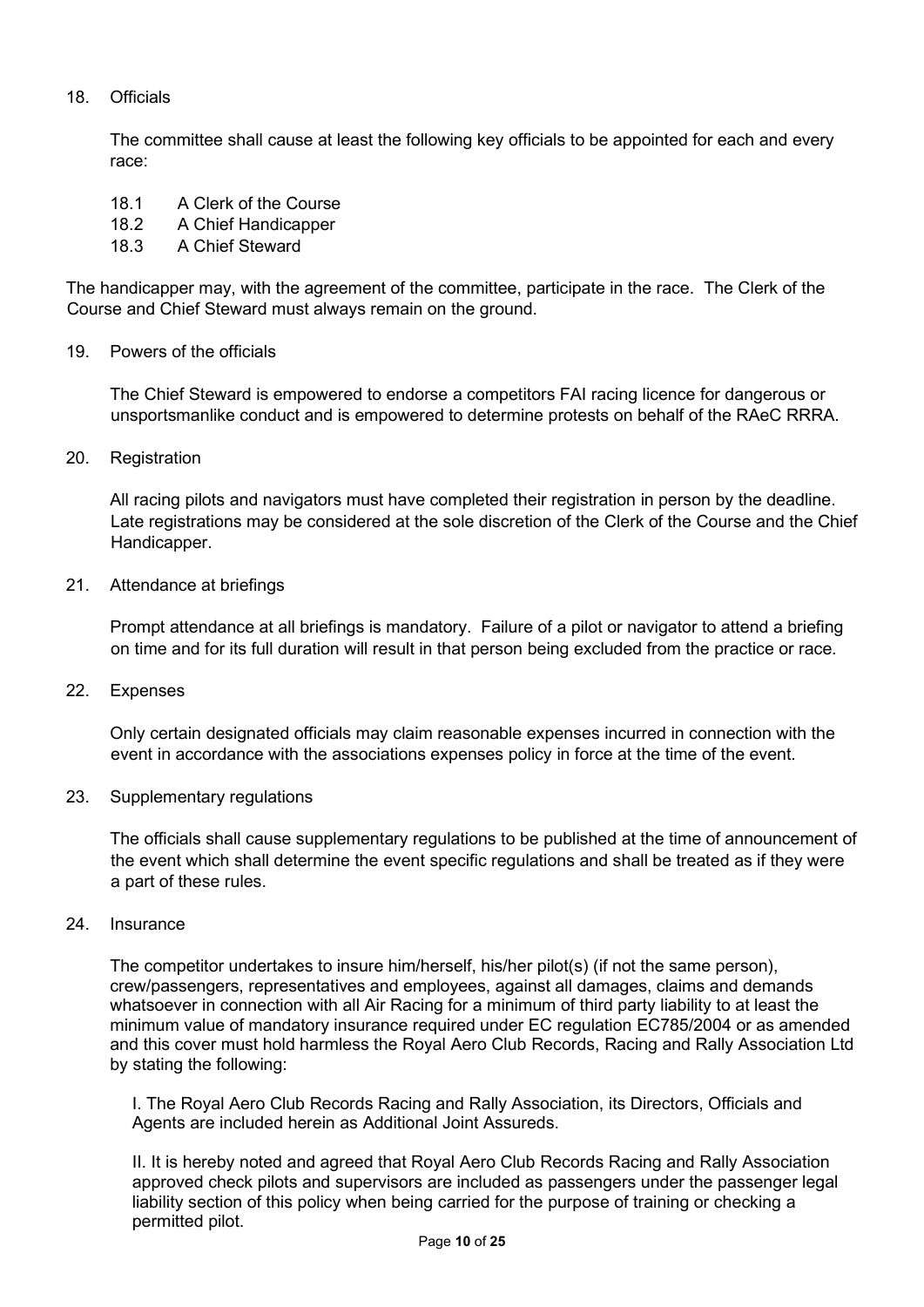III. Insurers agree to hold harmless and waive rights of subrogation against The Royal Aero Club Records Racing and Rally Association, it's Directors, Officials and Agents

IV. It is noted that this policy carries a combined single limit for liability to third parties and passengers

25. Postponement and abandonment

The officials may postpone or abandon a race or practice for any operational reason deemed necessary including but not limited to poor weather or insufficient entries.

## AIRCRAFT REQUIREMENTS

- 26. Identification
	- 26.1 Competing aircraft must display identification numbers assigned to them by the RAeC RRRA. The numbers must be not less than 11 inches high and displayed on both sides of the vertical stabiliser and on the underside of the lowest port wing with the base of the numbers as close to the wing tip as reasonably practicable. The numbers must be of a colour that is in distinct contrast to the background.
	- 26.2 Numbers allocated by the RAeC RRRA must be greater than two and less than one thousand. Pilots may request a preferred race number which should be issued to them unless it is already taken by an active pilot member. Numbers are allocated to pilot members rather than aircraft unless there are multiple pilot members sharing one aircraft in which case the number shall remain with the aircraft.
	- 26.3 Numbers shall only be reserved whilst the pilot is a paid up pilot or full member of the association and for 12 months after that person ceases to be a paid up pilot or full member.
	- 26.4 The race number 1 is reserved for the current British Air Racing Champion who may utilise the number if he so wishes.
	- 26.5 The race number 2 is reserved for the current Total Points Champion who may utilise the number if he so wishes.
- 27. Minimum speed

Competing aircraft must be capable of flying at speeds in excess of 86 knots (100mph) true airspeed in its race power configuration. All assigned handicap speeds must exceed 86 knots.

- 28. Throttle & RPM stops and other limitations of power
	- 28.1 Any competitor wishing to race an aircraft at less than full power and/or maximum RPM must contact the committee and discuss their requirements. The fitting of such devices may only be permitted with the express approval of the RAeC RRRA committee.
	- 28.2 The committee may make additional rules under this rule 28 at any time and such changes will be notified to the membership as soon as practicable.
	- 28.3 Where sufficient instrumentation is available to monitor power (and RPM for VP props), constant video recording of the gauges is a satisfactory and the race power setting must be set no later than 1 minute after the start time.
- 29. Fuel level
	- 29.1 Competitors must declare a starting and finishing fuel level and must ensure that it is complied with. The declared starting fuel level must be within 10% of the last declared fuel level.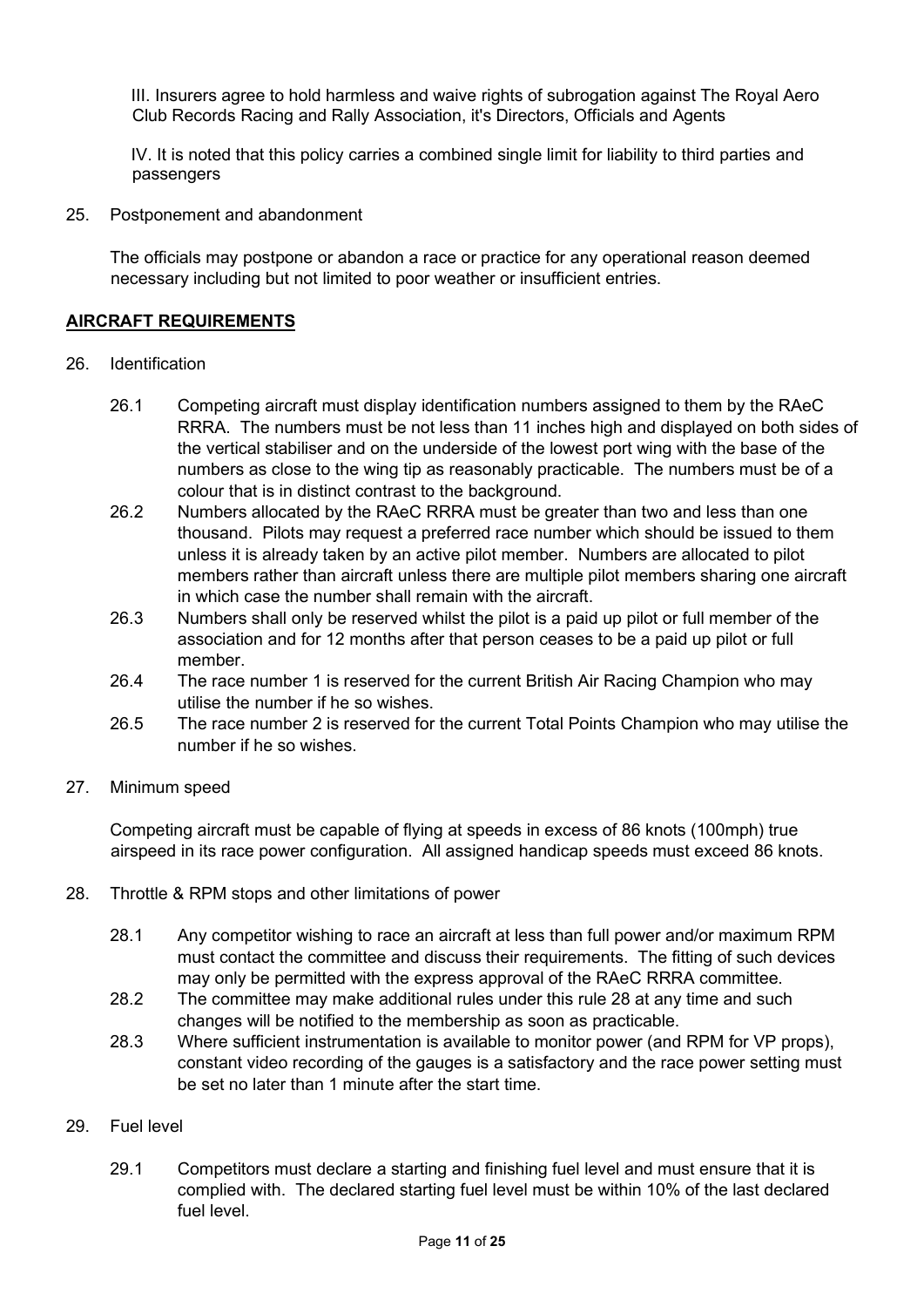- 29.2 The aircraft's actual fuel level must be within 10% of its declared starting fuel level.
- 29.3 The aircraft's finishing fuel level must be such that it can fly for an additional 30 minutes at a cruise power setting.
- 30. Configuration changes
	- 30.1 Configuration changes that have taken place since the last time the aircraft raced must be declared.
	- 30.2 Where configuration changes have taken place, the aircraft may be subject to pre or post race adjustment at the discretion of the handicapper.
- 31. Legality

The aircraft must be legally airworthy and all necessary certificates and documentation must be valid and in place. Pilots must produce any aircraft documentation on the request of the officials.

32. Overall condition

Aircraft participating in an air race must be and appear to be in good condition in the interests of maintaining the reputation of the Association. Aircraft not meeting this requirement may be excluded at the discretion of the officials.

## HANDICAPPING & COURSES

33. Assumptions and conversion factors

Assumptions and conversion factors used in handicapping are to be as follows:

- The radius of the earth is 6371km
- There are 1.852km in a nautical mile
- Specific gas constant for dry air is 287.058J/kg/K
- Specific gas constant for water vapour is 461.495J/kg/K
- All turns are carried out at 60 degrees of bank/2g
- The impact of atmospheric conditions on acceleration allowance is negligible
- 1 foot is equal to 0.000164579 nautical miles
- 1kph is equal to 0.539957knots

International standard atmosphere: The international standard atmosphere shall be used for standardising aircraft performance data. For the purposes of these rules, the international standard atmosphere is as follows and the figures below are at mean sea level:

| Pressure:          | 1013.25 hPa                 |  |
|--------------------|-----------------------------|--|
| Temperature:       | 15 deg celcius              |  |
| Lapse rate $(T)$ : | 1.98 deg celcius per 1000ft |  |
| Lapse rate $(P)$ : | 1hPa per 30ft               |  |
| Base density:      | 1.225 $kg/m^2$ (dry air)    |  |
|                    |                             |  |

#### 34. Formulae

There are a number of calculations that are required to determine the handicap speed of an aircraft including but not limited to:

- Determining the distance between two latitude & longitude co-ordinates
- Determining the extra distance travelled according to the radius of each individual turn
- Determining the acceleration performance of an aircraft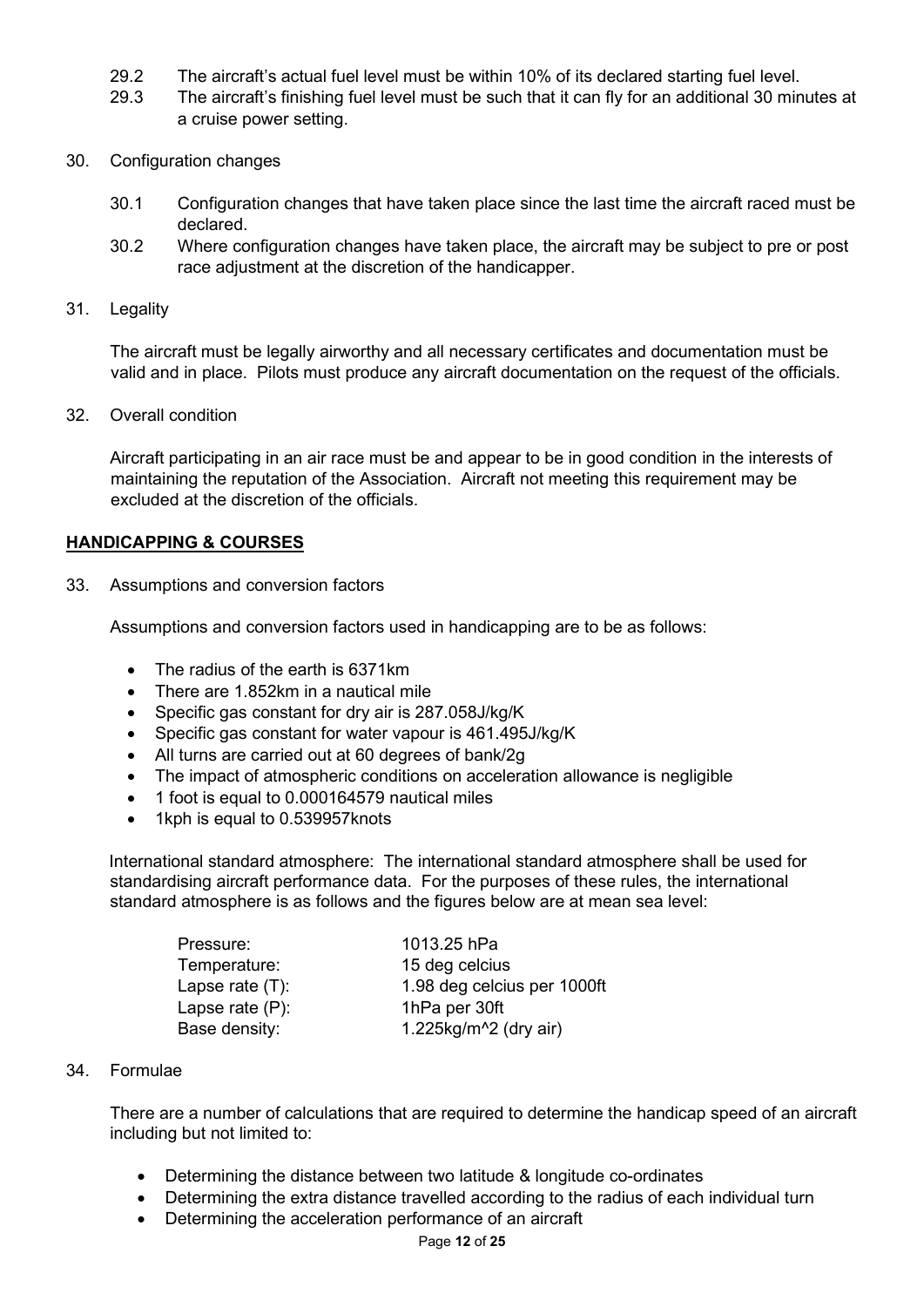- Converting between true airspeed and equivalent air speed
- Converting between ground speed and true airspeed taking into account wind vectors
- Mean average of historic speed
- Determining conditions at race height with reference to conditions at sea level
- Speed/Distance/Time

All the above shall be calculated using internationally recognised and widely accepted formulae and the standard values defined in these rules. Precedence shall be given to formulae adopted by ICAO, the FAA or the CAA. The handicapper may use alternative formulae for any given season but may not change formulae mid-season unless said formulae are proven to be mathematically incorrect in which case an immediate adjustment shall be made, and the details of the change published to all racers. If the handicapper uses a new formula, he must check the formula with test values and/or known historic data to check it for errors.

All averages shall be mean unless otherwise stated and may exclude outlying results.

All airspeed conversion calculations shall attempt to factor in actual pressure, temperature and air density at race height.

The handicapper may, subject to the agreement of the committee, use developed formulae for determining a handicap speed if it is considered to improve the accuracy of the estimate. This will be set based on historic race data collected by the handicapper from officially provided GPS. For any given season this will be fixed at the beginning of the season and may not change mid-season unless said formulae is proven to be mathematically incorrect in which case an immediate adjustment shall be made and the details of the change published to all racers.

The following formulae will be adopted to account for temperature impacts on engine performance:

Corrected EAS (into the average) = EAS /  $(1-(X1^*$  Temp at race height) –  $X2)$ ) Handicap EAS (out of the average) = Average Corrected EAS  $*$  (1-((X1  $*$  Temp at race height) – X2))

Where;

Normally aspirated engines:

 $X1 = 0.002113$  $X2 = 0.029353$ 

FADEC turbo diesel and turbo/supercharged engines:

 $X1 = 0.001958$  $X2 = 0.019465$ 

35. Units of measurement

All official distances shall be in nautical miles and all official speeds in knots. All times shall be published in hours minutes and seconds.

36. Use of historic data

The handicapper will use historic data combined with weather data to determine the handicap speed of the competing aircraft. Up to 6 previous races will be included in the calculation where sufficient data is available. The handicapper may, at his discretion, exclude data from the calculation if they believe it may skew the result.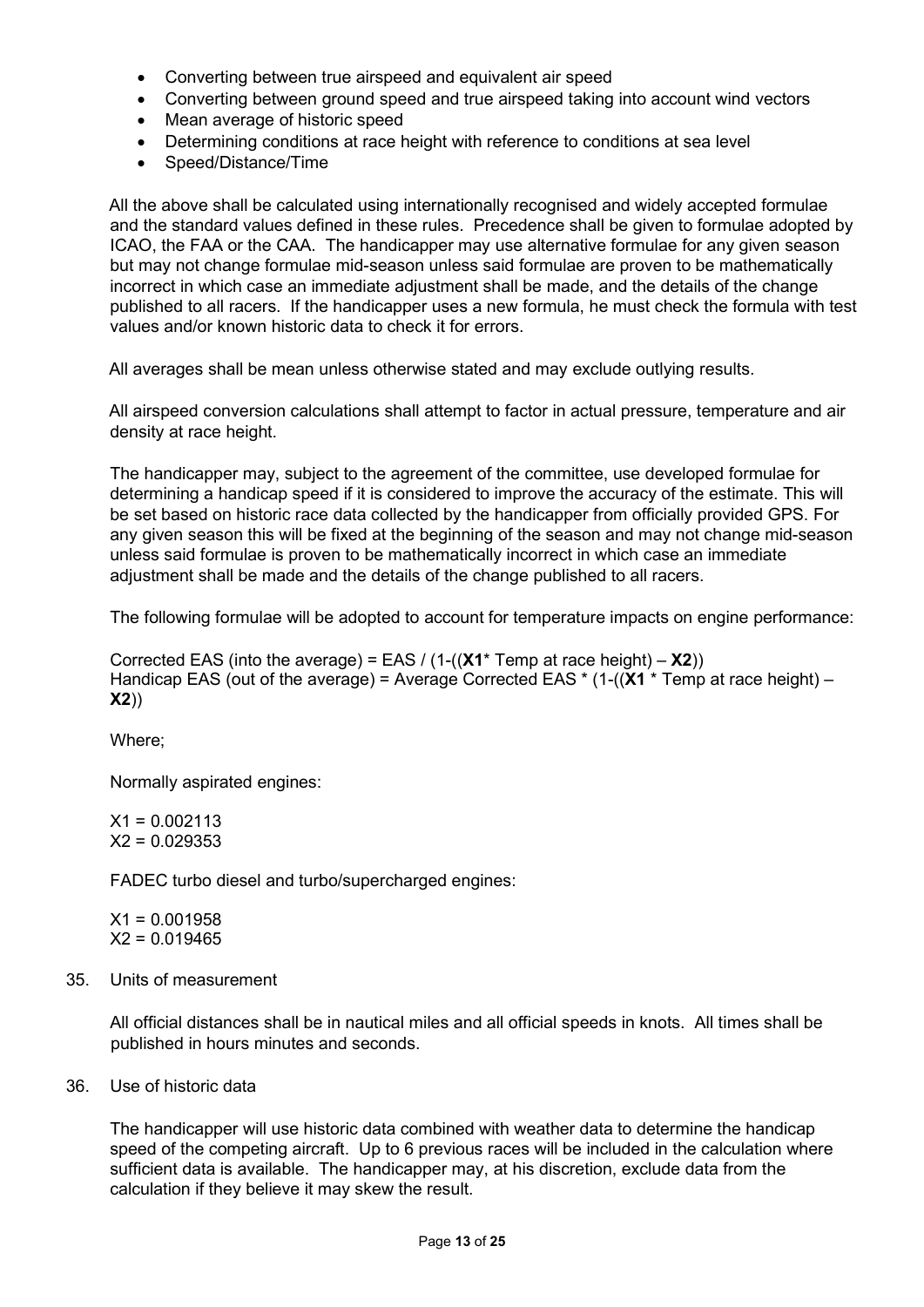## 37. Use of weather data

The handicapper will attempt to use the most accurate weather data available to him to determine external race parameters e.g. wind, temperature, pressure. Acceptable data sources are; the airfield's weather station, met office forecast data, an octagon, a practice lap or some combination of these data sources. It is for the handicapper to determine which data is most likely to be the most accurate for the day's conditions.

#### 38. Octagons

When a new aircraft enters a competition for which there is no historic handicap data it will be necessary to assign a speed and acceleration allowance to that aircraft. Ideally, the aircraft will be assigned values based on similar aircraft with similar configurations. Where no such similar data exists, the aircraft will fly an octagon which must be supervised if possible. The handicapper may request an octagon be flown at any time where he has reasonable grounds to suspect that the aircraft's historic data may not be valid.

Octagons shall be flown as close to race height as possible and must be straight, level and in balance with full power and max RPM selected. They shall comprise 8 x 30 second legs joined by 45 degree rate 1 left hand turns. The octagon will be recorded on an officially provided and sanctioned GPS. The GPS data will be used to calculate the first handicap speed using the rules laid out within this document.

39. Determination of race speed

The race handicap speed shall be determined by historic data and/or initial aircraft data established through a means described in these rules. Historic data must be stored as or converted to temperature corrected equivalent airspeed for the purposes of calculating handicap speeds. On each race day, the equivalent handicap speed must be converted into true airspeed in order to determine the time an aircraft will take to fly a perfect course, factoring in wind vectors. If a racer believes their handicap speed is incorrect, they may request to see the details of the calculation from which it is derived. The handicapper may take new information into account and re-calculate the handicap speed if they feel sufficient evidence is presented.

40. Determination of acceleration allowance

The acceleration allowance is an estimate of the additional time required to complete the first 1nm over the time taken at full race speed. This shall be determined from historic data and/or similar aircraft data and be fixed for the season.

#### 41. Race start

Start order is determined by time to complete the course such that all aircraft should finish at the same time. The slowest aircraft starts first at the race start time. The fastest aircraft starts last. The start time for each aircraft is determined by the following formula (subject to close start delays):

= Race start time + (slowest aircraft course time – aircraft course time)

The course time for each aircraft is determined by calculating the time to complete each leg using the true airspeed, optimum distance and wind arm calculation. The fixed allowance for acceleration to 1NM will then be added on to the calculated course time.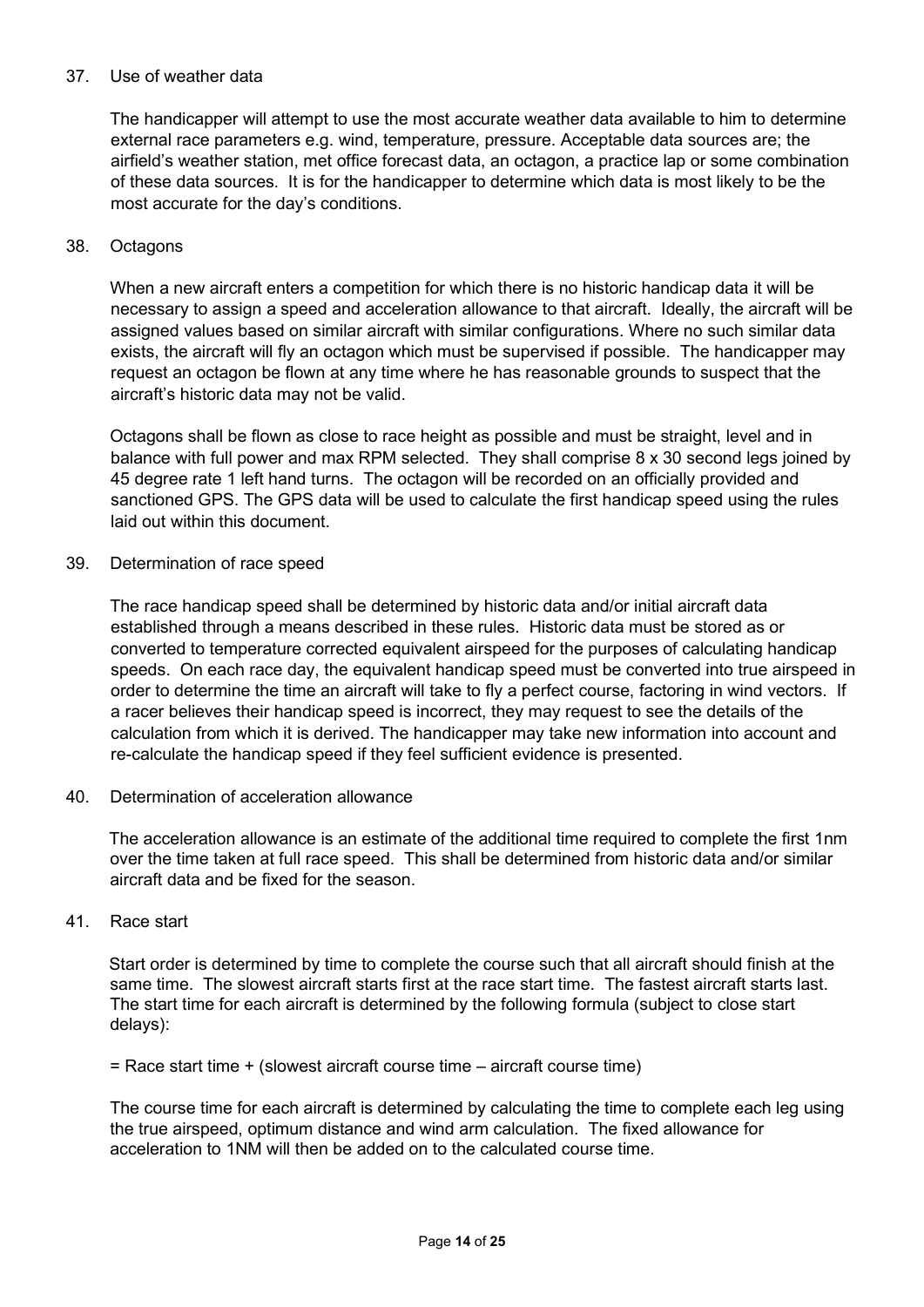Where two aircraft are required to start less than 10 seconds apart by virtue of the above calculations then the handicapper may add an amount of time to the aircraft's start time to create separation. This time will be deducted from the aircraft's actual race time at the end of the race.

42. Publication of turn points

The final course with precise turn point locations is to be published at the earliest opportunity but no later than during the briefing for the first practice. This will be the final and definitive course for subsequent races. The final published turn point locations should be within 50m of the actual turn point location. Racers should not rely on the published turn point location during the race as the actual position of the turn point marker will be used for assessing the race results.

#### 43. Timekeeping

The official race time shall be as kept by the timekeeper using the 3R's time keeping devices (Seiko electronic stopwatches). These shall be used to log the start and finish times of each racer. These times shall be used to determine the final finishing order. Where a time cannot be provided from these devices for some reason then the time as determined by the GPS's shall be used with the agreement of the officials.

44. Delayed starts

Where it is necessary to delay the start of one or more racers for some reason, the timekeeper will record the delay and inform the handicapper of the scale of the delay. They will attempt to manage the delay to a whole number of seconds, with a multiple of 10. The delay will be deducted from the racers finishing time.

45. Discarding of octagon data

Where a racer is participating in their first race after completion of an octagon or where a speed has been estimated based on similarly performing aircraft and where their actual race speed is more or less than 1% above or below their estimated speed, their final result will be re-calculated based on their actual race speed. Their actual race speed will then be used for subsequent handicapping and will be the first in their average. The octagon or estimated speed will be disregarded.

46. Field average change

The field average shall be the mean percentage from handicap speed to actual race speed. Generally;

- for races with between 1 and 6 participants inclusive, there shall be no exclusions from the calculation.
- for races with 7 to 12 participants inclusive, the highest and lowest changes shall be excluded from the calculation.
- for races with more than 12 participants, the 2 highest and 2 lowest changes shall be excluded from the calculation.

However, the handicapper may, at his discretion, exclude any speed from the average calculation if it is significantly skewing the results.

47. Valid GPS data

It is the pilot's responsibility to ensure that both the GPS's issued to him by the club are on and recording. The GPS's must be placed in such a location that they will receive a constant signal and will not become shielded. Typically this would be on the right side of the windscreen. If it is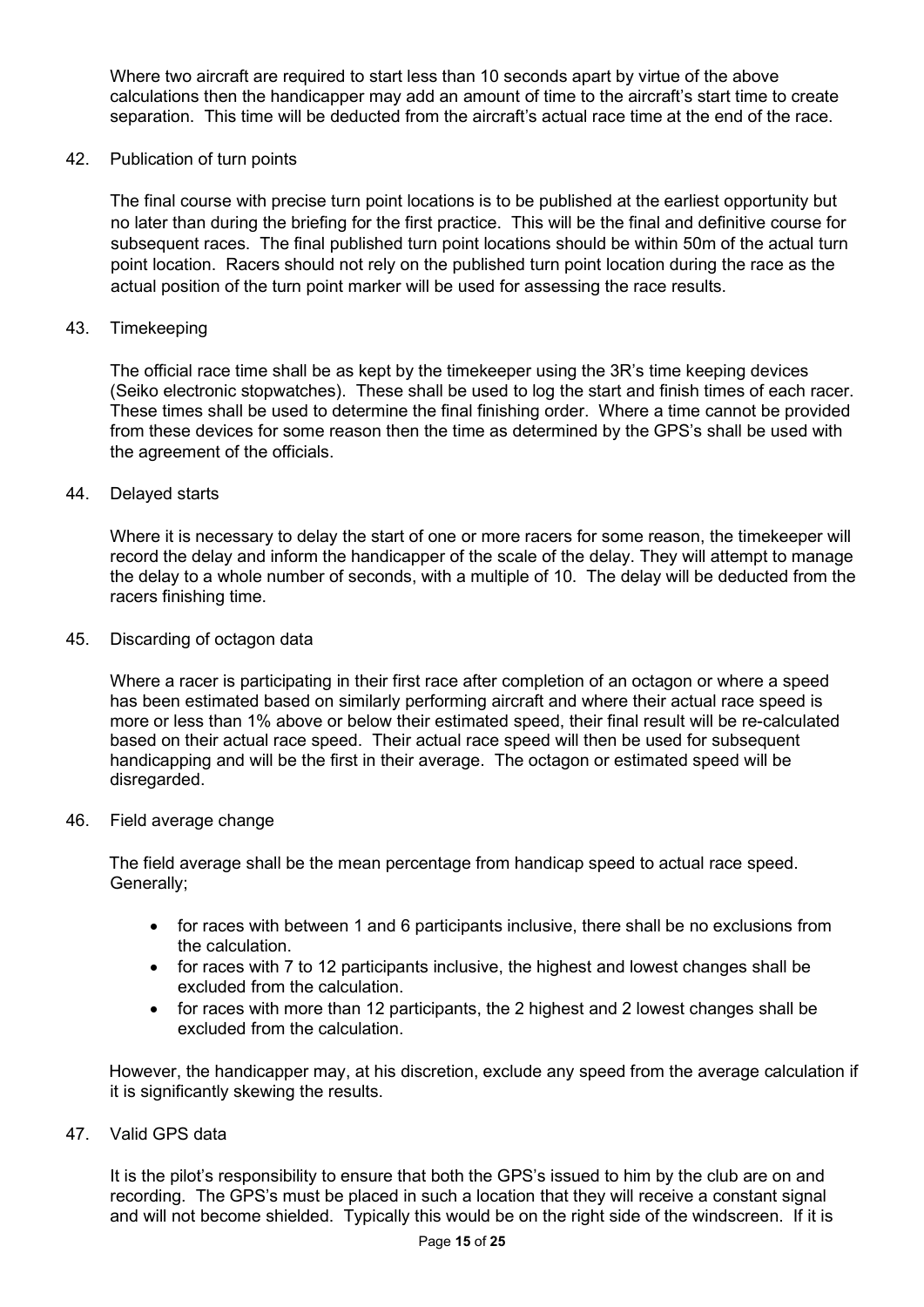not possible to obtain sufficient GPS data from the club issued GPS's then the racer will be disqualified.

#### 48. Marking of courses

The turn points should be marked by a clear and distinct feature with a defined point or by an official RRRA orange marker tent. Markers should be placed in a position that is clearly visible on approach to the turn point and not hidden behind trees or hedge rows.

#### RACING RULES

#### 49. Carriage of passengers

Competing aircraft may not carry more than one passenger who will act as a navigator and lookout. The passenger need not be qualified to pilot the aircraft unless it is a requirement of the pilot's licence, rating or medical to have a second pilot on board. Passengers must be of an age and level of responsibility that they can act as a functional member of the crew. In the case of children, they must be approved by the officials as safe to participate. Carriage of children under the age of 10 is not permitted.

#### 50. Format

The format of the race governed by these racing rules is a pursuit format with a standing start. Other race formats may be organised and where the format is not a pursuit format, a clear description of the format should be included in the announcement. Further, a comprehensive set of supplementary regulations must be published which lay down the detailed rules for the race format.

#### 51. Start

- 51.1 All starts shall be standing starts and the order and timing of each start shall be determined in accordance with these rules.
- 51.2 10 seconds before the next competitor's allotted start time, a flag or other visual indicator shall be raised.
- 51.3 At the competitor's allotted start time, the flag or other visual indicator should be rapidly lowered in such a way that there is no ambiguity as to whether the start signal has been given.
- 51.4 The lowering of the flag (or other nominated start signal) shall be the only indication of the start of the race for any given competitor. Personal clocks should not be used.

#### 52. Speed

Competing aircraft must fly continually and consistently at the maximum possible speed achievable in the aircraft's current configuration. Deliberate slow flying is not permitted.

#### 53. Turning points

The RAeC RRRA GPS unit inside each aircraft must pass to the right of each and every turn point unless otherwise stated in the briefing. It may occasionally be necessary for a scatter point to be designated as a right hand turn in which case the GPS unit must pass to the left of the scatter point. The GPS must be located inside the aircraft's cockpit area.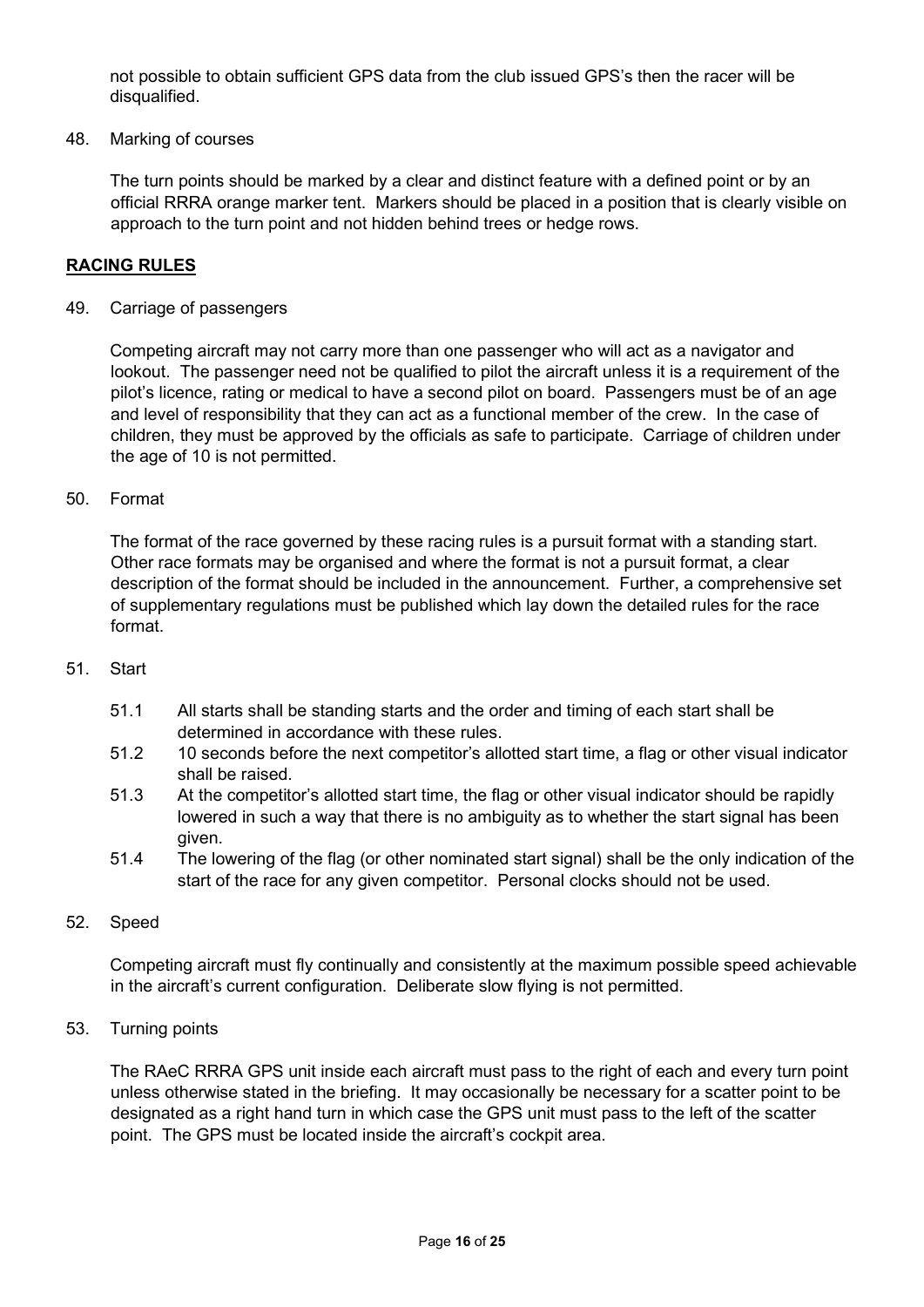## 54. Level turns

Aircraft must not gain or lose any more than 50 feet whilst turning. Significant height changes in a turn are dangerous and may result in penalty, disqualification and/or endorsement.

55. Missed turns

If an aircraft misses a turn, it must remain clear of the course until the race is complete or re-join the course at a very shallow angle, stating its location and intentions on the radio.

- 56. Overtaking
	- 56.1 Overtaking aircraft must maintain a wingtip to wingtip separation of at least 15m whilst overtaking.
	- 56.2 Overtaking directly above or below another aircraft is strictly prohibited. The overtaking aircraft must maintain lateral separation at all times.
- 57. Race height and finish height

Where maximum or minimum heights are prescribed, aircraft must remain within those height restrictions on the prescribed pressure settings.

58. Finish

An aircraft finishes when it crosses a pre-determined line within its lateral limits having completed the prescribed number of laps. The aircraft can cross the finish line at any height greater than the minimum declared height and less than 750ft AGL. Aircraft crossing the finish line any higher than 750ft AGL may be classed as "Did Not Finish". Aircraft must pass between the lateral limit marks prescribed by the officials. Passing the wrong side of the lateral limits will result in disqualification.

## PENALTIES

59. Over/under weight

Aircraft must be within 10% of their declared starting and finishing weight at those respective times and the stewards may weigh entrants at any time during the season without notice. The handicapper may award penalties for minor infringements and a disqualification for a major infringement. A minor infringement shall be 10-15%. A major infringement shall be greater than 15%. The penalty for a minor infringement shall be 10 seconds.

60. False declarations

Where a racer is found to have made a false declaration on their entry form e.g. failing to declare a modification to the engine, they shall be disqualified.

61. False starts

If a racer begins a take-off before the flag is dropped for them indicating the official start of their race, they will be awarded a 10 second time penalty. Where a racer begins a take-off before the flag is raised for them i.e. more than 10 seconds before their start time, they shall be disqualified.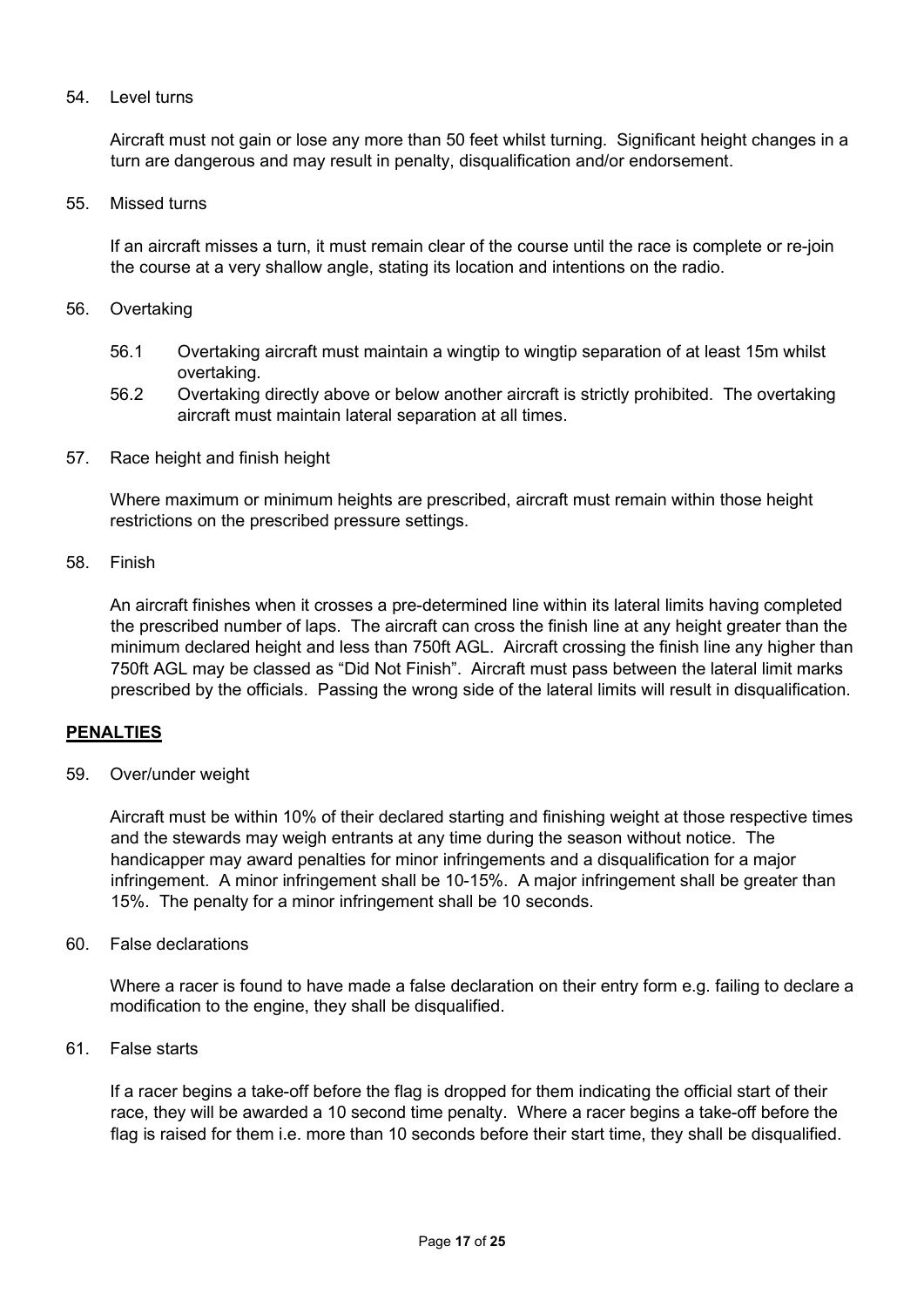- 62. Failing to comply with height restrictions
	- 62.1 Any competitor who flies lower than the minimum stated height at any point during the race by an amount not exceeding 50ft shall be subject to further action as follows (where only 1 strike is issued per race):
	- $\bullet$  Strike 1 1 second time penalty
	- Strike  $2 2$  second time penalty
	- $\bullet$  Strike 3 Disqualification

After disqualification for 3 strikes, the count resets.

62.1 Any competitor who flies below the minimum stated height at any point during the race by an amount exceeding 50ft shall be disqualified immediately. GPS altitude collected from 3R's officially provided GPS shall be used for determining low flying and is the only official source of height data.

- 63. Cuts
	- 63.1 A cut is when the GPS passes inside the turn point by a distance of not more than 8.5m as defined by a circle centred on the turn point.
	- 63.2 Where the GPS trace passes inside the turn point by a distance not exceeding 2.5m, no action shall be taken.
	- 63.3 Where a GPS trace passes inside the turn point by a distance of more than 2.5m but less than 8.5m, a time penalty of 5 seconds shall be awarded. The Handicapper has discretion to judge the marginal cases.

#### 64. Misses

Where a GPS trace passes inside the turn point by a distance exceeding 8.5m, the racer shall be disqualified. The handicapper has discretion to judge the marginal cases.

65. Excess/Inadequate speed

Where a competitor's race speed differs from their handicap speed by more than 1.0% over or under the field average, they may be subject to further action as follows:

- 65.1 Where the speed is greater than 1.0% over the field average, their finishing time will be adjusted. For the purposes of calculating the adjustment, a new speed shall be determined by dividing the circle fit race speed by 1.01 + the field average for adjustment. The software will then calculate what the estimated race time would have been using this speed. The adjustment shall be the difference between this time and the originally estimated race time.
- 65.2 No race speeds below their actual race speed (after normalisation) that were recorded prior to the race in question shall be used for the purposes of determining future handicap speed.
- 65.3 Deleted
- 65.4 Where the speed is less than 1% under the field average change, the results of the race will stand but the racers actual race speed may be excluded from future averages at the handicappers discretion.
- 65.5 Where there is clear evidence in the race analysis data that a competitor is managing their speed the handicapper may, with the agreement of the chief steward, apply further corrections or disqualify the competitor.
- 65.6 Where an excess speed is greater than 2% over the field average change, the handicapper may apply additional corrections to allow for time saved over excess distance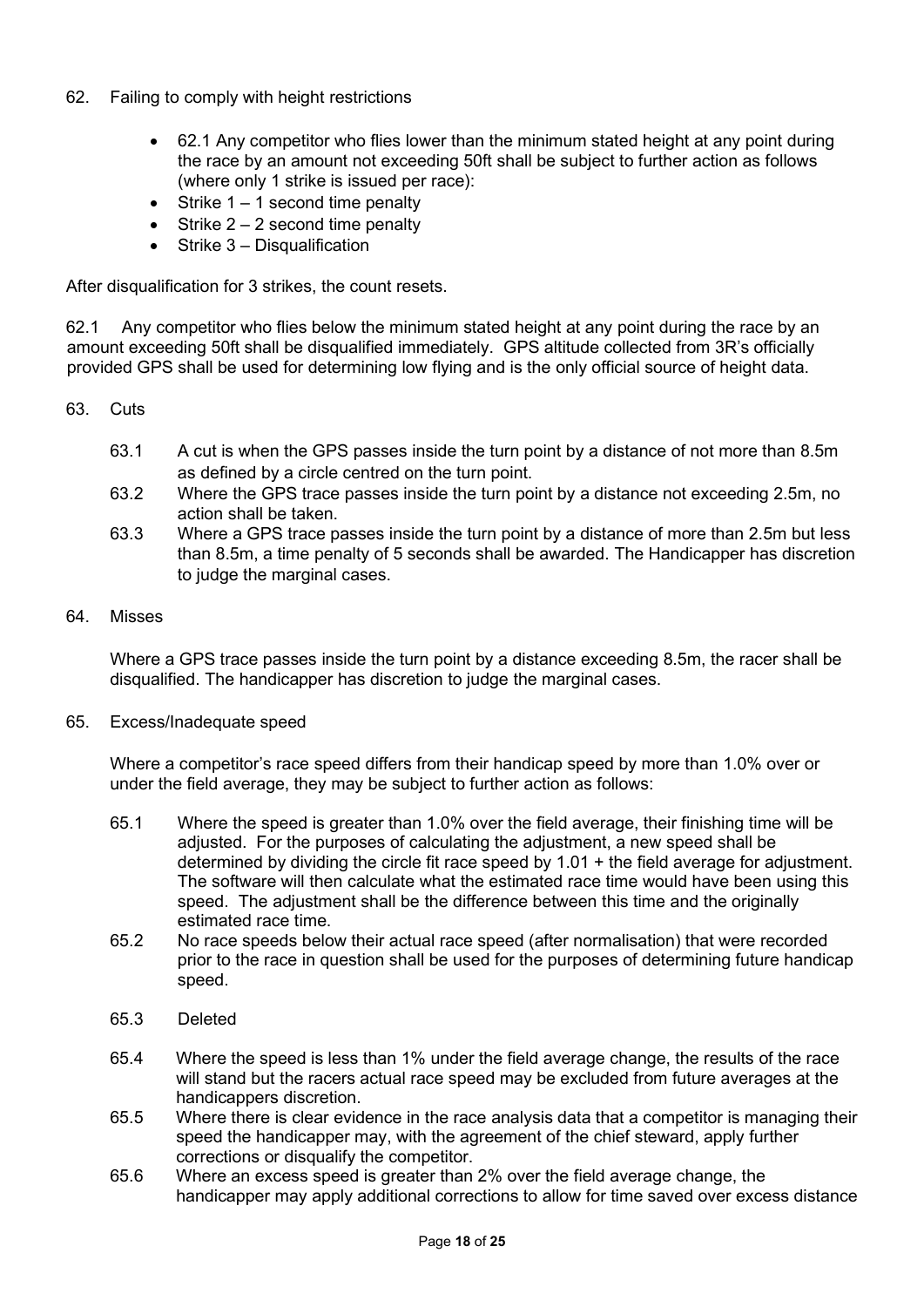flown as extremely high speeds are not adequately compensated for by the above calculations alone.

The final time adjustment shall be accurate to 1/10<sup>th</sup> of a second and normal rounding shall apply.

66 Breach of other rules

Where a competitor breaches these rules and there is no prescribed penalty for doing so, the Chief Steward may impose a reasonable penalty at his discretion. The Handicapper may make recommendations to the Chief Steward in this respect.

67 Fines

The Stewards of the meeting may inflict a fine on any competitor, passenger or assistant who does not comply with the FAI Sporting Code, these rules, the Supplementary Regulations or instructions delivered in a formal briefing. The amount of the fine is to be reasonably determined by the Stewards but may not in any case exceed £175.

Fines must be paid within 48hrs of them being ordered. Any delay beyond this may result in suspension of the competitor until the fine is paid.

#### 68 Exclusion

The Stewards of the meeting may exclude a competitor from one or more races held at any given meeting for breach of these rules, unsportsmanlike conduct and/or dangerous flying. In the case of exclusion, any entry fees already paid shall be forfeited.

69 Disqualification

The Clerk of the Course or the Chief Handicapper may disqualify a competitor from any competition in accordance with these rules.

70 Suspension

In the case of serious breaches of these rules or dangerous flying, the directors of the RAeC RRRA may suspend a competitor's racing licence. Whilst suspended, the competitor may not take part, in any capacity whatsoever, in any competition held within any territory under the jurisdiction of the RAeC or within any territory in which the authority of the FAI is recognised according to whether the suspension is issued on a national or international basis. Suspension shall void any entries made for subsequent events and any fees paid are forfeited.

## RESULTS

- 71 Dead Heats
	- 71.1 In the event of a dead heat in a single air race, the result shall be determined by excess distance whereby the competitor with the shortest excess distance shall be awarded the highest place.
	- 71.2 In the event of a dead heat in a points based competition, the winner shall be determined by the highest number of first places in the races that qualify for that competition. If a dead heat still results then it will be determined by the number of second places, then third places and so on until a winner is determined.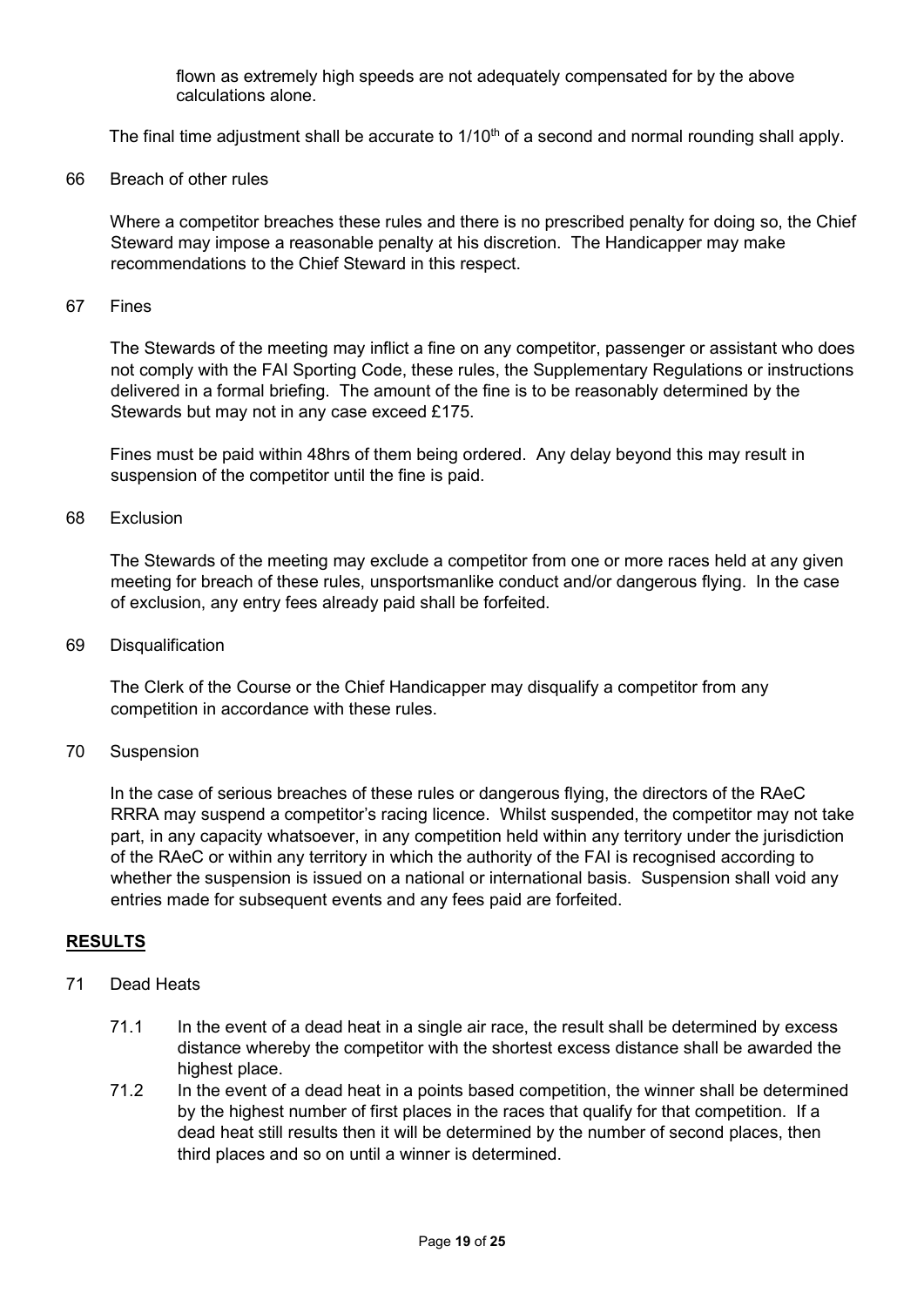## 72 Provisional results

The provisional results should be published as soon as possible after the race and should include the following information as a minimum:

- Final position
- Race number/registration
- Original handicap speed
- Measured race speed
- Optimum distance
- Measured distance
- Excess distance
- Fstimated race time
- Actual race time
- Acceleration allowance
- Measured acceleration
- Cuts, misses, time penalties etc
- Close start adjustments

Provisional results must be checked and signed off by the Clerk of the Course and/or Chief Steward before they are posted.

## 73 Final results

Provisional results shall be subject to a protest period of 30 minutes from the time that they are formally posted. If no protest is received in that 30 minute period then the results shall be declared as final. If a protest is received, heard and determined by the Stewards and it subsequently alters the results, the new results shall be posted for a further 30 minutes before they can be declared as final and so on until all protests are determined. When a protest is determined but the results are unaltered, a period of 30 minutes must be allowed for appeals prior to finalising the provisional results.

## 74 Publication of results

Results should be published as soon as is practicable after completion of the race and analysis of GPS data. Results must be posted in a prominent location and all reasonable efforts must be made to notify competitors that the results have been published.

## 75 Suspension of results

In the event that a competitor wishes to appeal the determination of the Stewards or a protest cannot reasonably be heard on the day of the race, the results of that race may be suspended until the outcome of the appeal is known. The results should be publicised as soon as the protest or appeal is closed and the awards be presented at the next RAeC RRRA event.

# PROTESTS

## 76 Right to protest

A competitor who feels aggrieved by any decision of an Official or any act or omission of a competitor or other person connected with the relevant competition shall be entitled to protest under these rules.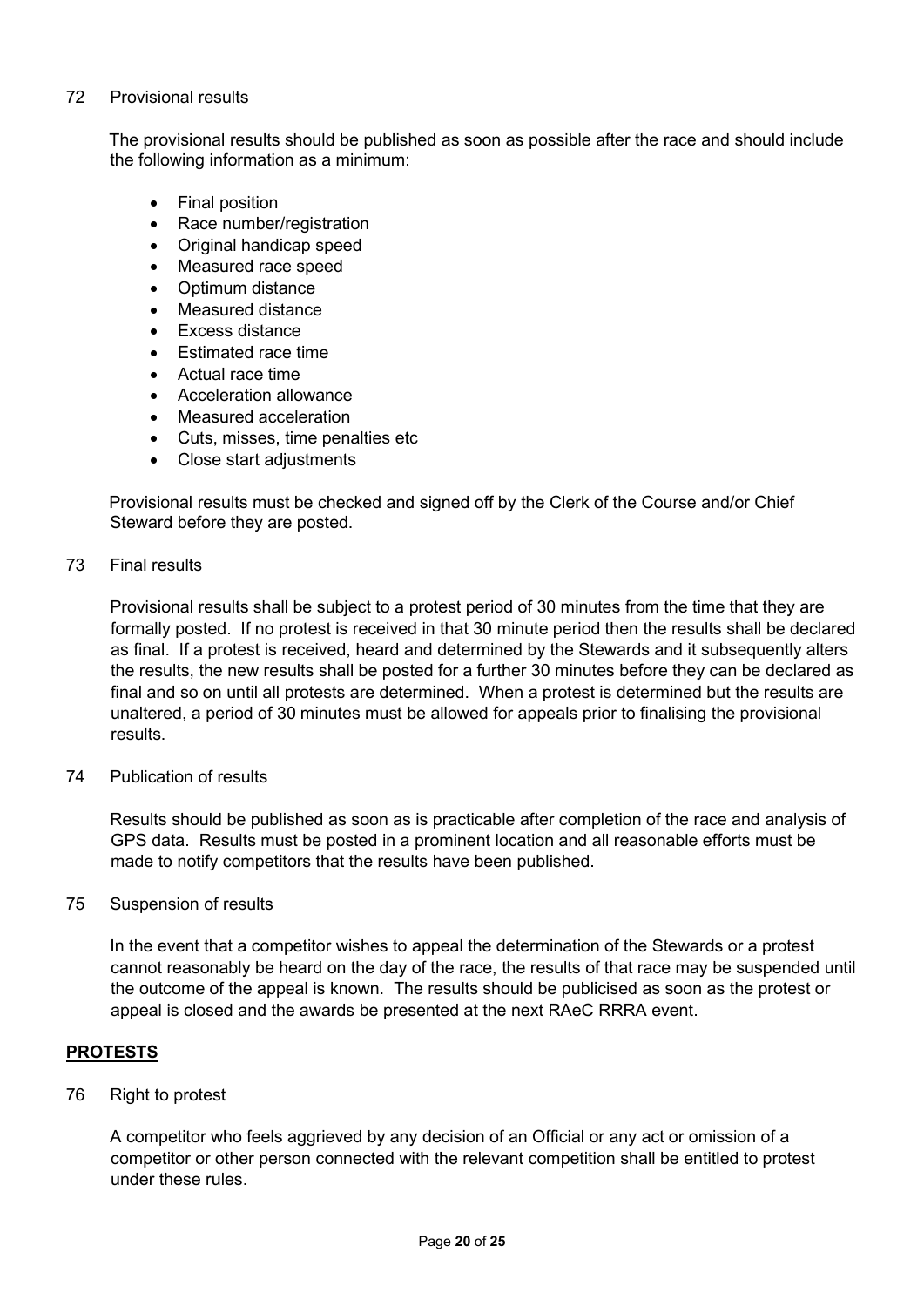## 77 Time limit for protest

A protest as to the validity of an entry, qualification of a competitor or aircraft, length of the course or make up of the handicap must be lodged no later than 1 hour before race briefing. Where this is impractical due to timings, it shall be lodged within 30 minutes of the conclusion of the competition.

Any other protest must be received within 30 minutes of publication of the results of the relevant competition. Any protests received after this period will not be admitted and will not alter the result of that competition.

78 Lodgement of a protest and protest fee

A protest must be made in writing on an RAeC RRRA protest form and be signed by the competitor. It must clearly state the reason for the protest and reference any relevant rule(s). A protest fee of £30 must be lodged with the Stewards of the meeting. If the protest is upheld or found to be well founded, the protest fee will be refunded to the competitor.

79 Adjudication of protest

All protests are adjudicated and determined by the Stewards of the meeting. Where the Stewards cannot reach an agreement, the Chief Steward shall have the deciding vote. The decision of the Stewards is subject to the competitors right to appeal.

80 Malicious or vexatious protests and protests without foundation

 Where a protest is deemed by the Stewards to be malicious, vexatious or without foundation, the protest fee is forfeited and the Stewards may inflict additional penalties on the protester.

81 Re-run

In the event that a mistake is made by an Official which materially alters the result of the competition and the mistake cannot be rectified without a re-run then the Stewards may order a rerun of the competition.

# APPEALS

- 82 Right to appeal
	- 82.1 Every competitor shall have the right of appeal against a sentence or decision pronounced by the Stewards of the meeting. However, the competitor must notify the Chief Steward in writing within 30 minutes of having been advised of the decision or within 30 minutes of the re-posting of the results, whichever is the later. Failure to make this notification will result in the competitor forfeiting his right to appeal.
	- 82.2 The full details of the appeal must be received by a director of the RAeC RRRA within 7 days of midnight following the conclusion of the competition. If no such detail is received, the competitor shall forfeit his right to appeal and may, at the discretion of the RAeC RRRA be fined for wasting the clubs time.
- 83 Hearing by the RAeC RRRA
	- Page 21 of 25 83.1 In the first instance, all appeals will be heard by the directors of the RAeC RRRA in a meeting of the directors held in accordance with the articles of association which must take place within 7 days of the appeal having been received. A majority verdict should be reached and the judgement received by the competitor within 3 days of that meeting.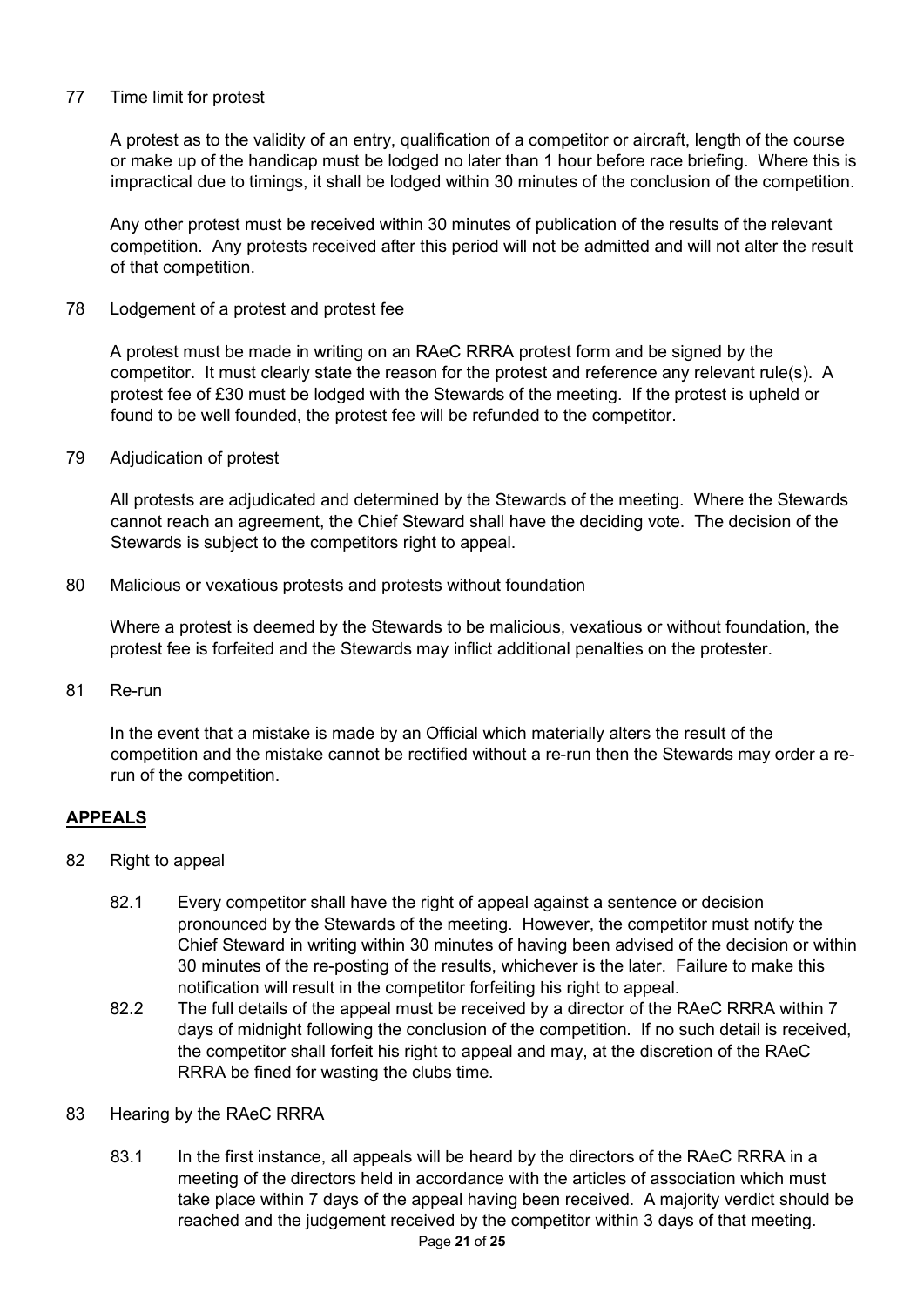- 83.2 If the competitor is not satisfied with the judgement received, notification of his intention to escalate the appeal must be received by a director within 3 days of having received the judgement. Failure to do so will result in the competitor forfeiting his right to any further appeal.
- 83.3 Having notified a director of his intention to escalate his appeal, the competitor must issue his appeal to the Royal Aero Club within 7 days of having received the judgement of the directors of the RAeC RRRA. Failure to do so will result in the competitor forfeiting his right to any further appeal.
- 84 Jurisdiction of the Royal Aero Club as to appeals

Where an appeal is received by the Royal Aero Club in accordance with these rules, the Royal Aero Club shall determine how that appeal is to be heard and the timescales for reaching a judgement.

The Royal Aero Club is empowered to settle any dispute arising out of or in connection with sport aviation within its territory and its decision shall be final.

85 Jurisdiction of the F.A.I as to appeals

The FAI shall be the final court of judgement empowered to settle any dispute arising between National Aero Clubs.

86 No appeal outside of own country

When an appeal is lodged with the Royal Aero Club arising from a national event by the holder of an FAI licence issued by the RAeC RRRA, the decision of the RAeC shall be final.

87 Appeal other than by a holder of an FAI license issued by the RAeC

Where an appeal concerns a competitor who has been licensed by a foreign National Aero Club, the decision as to whether the appeal should be heard by the FAI is that of the foreign National Aero Club alone and that club is not compelled to give reasons for refusing to allow an appeal to go on.

88 Appeals against international suspension or disqualification

When an appeal is brought by the RAeC before the FAI concerning the international suspension or disqualification of one of its licence holders by a foreign National Aero Club, the introduction of said appeal will suspend the penalty until a final decision by the FAI has been given.

89 Form of national appeal

A national appeal to the RAeC RRRA shall be in writing by the appellant and must be accompanied by a non-refundable fee of £100. The fee must be cleared by the deadline for receipt of the appeal in order for the appeal to be valid.

90 Form of international appeal

International appeals may only be lodged by the RAeC. Any fee's payable to the FAI for an international appeal are payable by the appellant.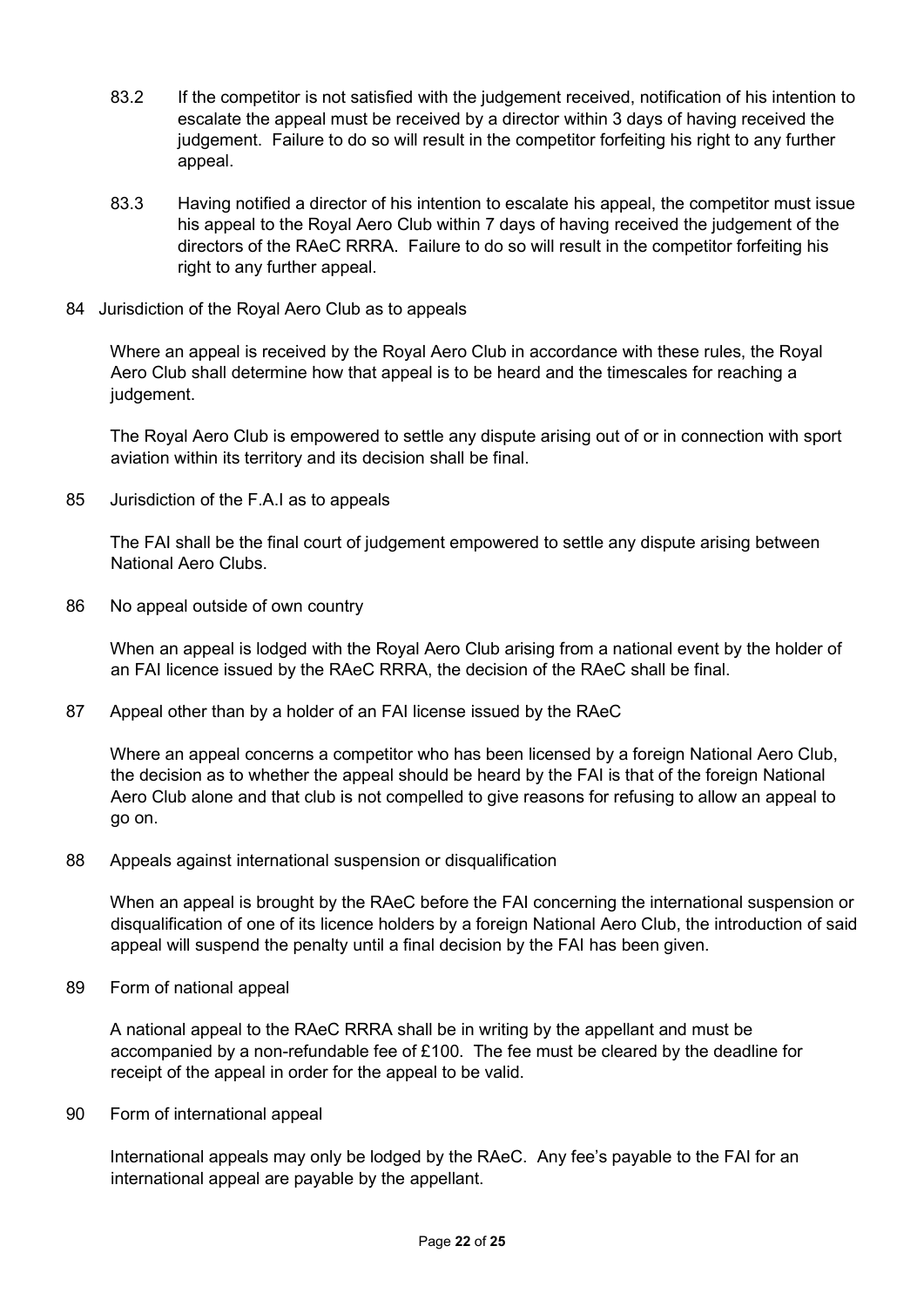## CHAMPIONSHIPS AND TROPHIES

- 91 Inclusion in championships and trophies
	- 91.1 Only citizens of the United Kingdom of Great Britain and Northern Ireland or Commonwealth countries are eligible to compete for the Kings Cup. Foreign nationals may participate in the race and may receive championship points commensurate with their finishing position but may not receive an award for their finishing position in that competition. Awards shall be assigned as if that person had been disqualified from the race.
	- 91.2 Only citizens of the United Kingdom of Great Britain and Northern Ireland, Commonwealth countries or foreign nationals habitually resident in the United Kingdom of Great Britain and Northern Ireland may compete for any of the championship trophies awarded for participation in national competitions.
	- 91.3 In order to qualify for the Kings Cup, both pilot and aircraft, although not necessarily together, must have competed for the Stewards Cup (unless cancelled) and have completed at least 2 races (not including the Stewards Cup or Kings Cup race) in the same year, all without disqualification or exclusion for an endorsable offence.
	- 91.4 In order to qualify for the Schneider Trophy, both pilot and aircraft, although not necessarily together, must have completed at least 2 other races in the same year without disqualification or exclusion for an endorsable offence.
- 92 The points system

92.1 Each pilot, navigator and aircraft will be awarded points for their final result according to this table:

| <b>Position</b> | <b>Points</b> | <b>Position</b>  | <b>Points</b> |
|-----------------|---------------|------------------|---------------|
| 1st             | 25            | ჩ <sup>th</sup>  |               |
| 2 <sub>nd</sub> | 18            | 7th              | 6             |
| 3 <sup>rd</sup> | 15            | 8 <sup>th</sup>  |               |
| $4^{\text{th}}$ | 12            | gth              | ┍             |
| 5 <sup>th</sup> | 10            | 10 <sup>th</sup> |               |

No points shall be awarded to racers who are disqualified, finish  $11<sup>th</sup>$  or higher or do not finish the race. Points shall be awarded to those retiring due to a mechanical defect in the order in which they retire. The defect must be observed and confirmed by the race officials.

- 92.2 The British Air Racing and Navigators Championships are awarded based on a racers best N results, where Q is the number of races achieved in the season and N is as follows:
	- Where  $Q \ge 9$ . N is  $Q 2$
	- Where  $3 < Q < 9$ ,  $N = Q 1$
	- Where  $Q \leq 3$ ,  $N = Q$
- 93 The British Air Racing Championship

Shall be awarded to the pilot with the highest number of points after accruing their N best results. .

93A The Excess Distance Trophy

 Is awarded to the person with the lowest average excess distance calculated in accordance with these rules.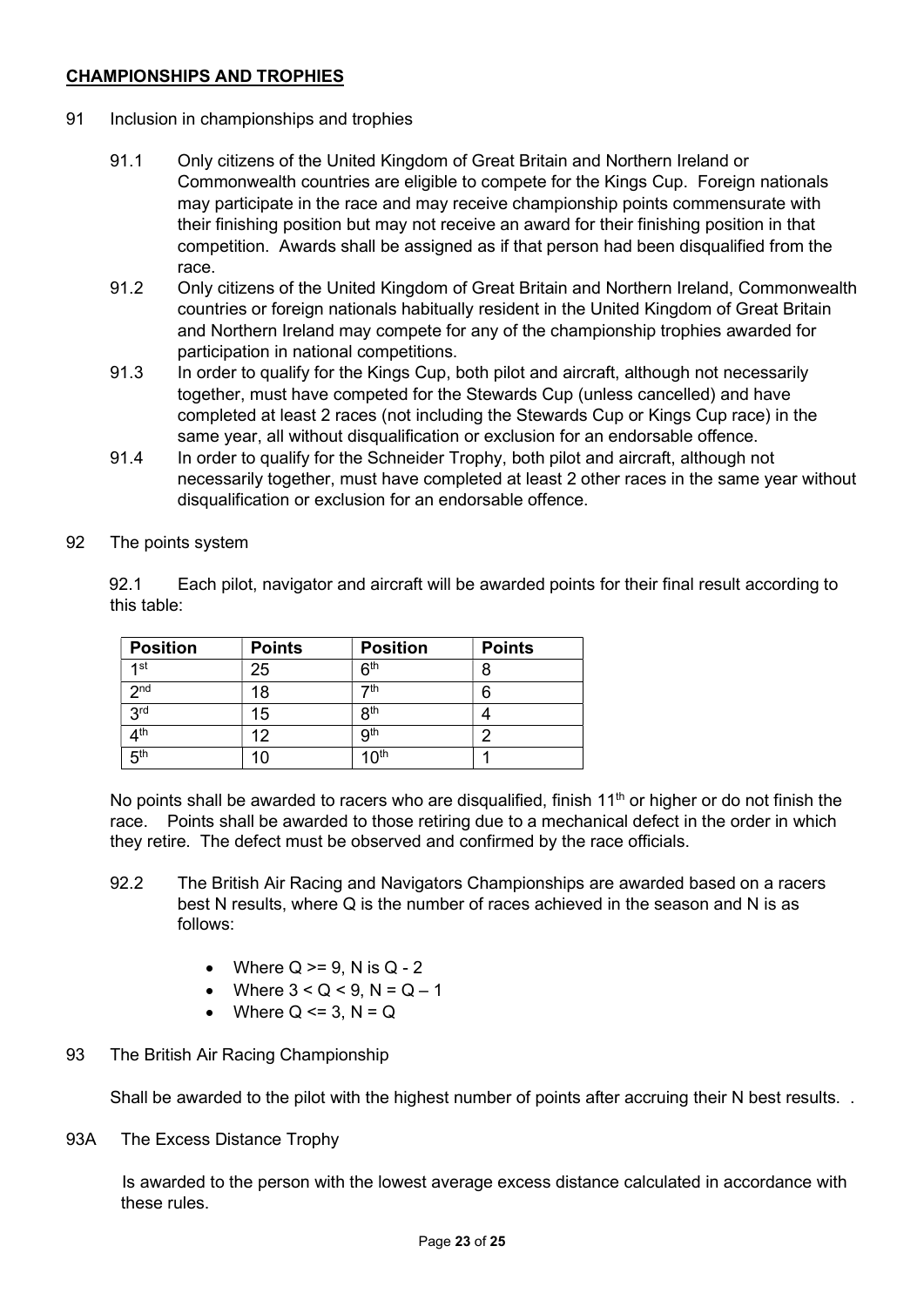93A.1 Must have completed X qualifying races where X is the number of successful races in the season minus 2, without disqualification for low or dangerous flying with valid GPS data. Where the competitor provide valid GPS data but the software is unable to analyse the true excess distance, the race shall count for qualification purposes but not be included in the average.

 93A.2 Where the pilot completes more than X races (excluding errors described above) then they may drop their worst excess distances such that the number included in the calculation is X.

 93A.3 If a racer is disqualified for a miss (within reason and at the discretion of the handicapper) the excess distance shall still count.

 93A.4 The excess distance for each race shall be "normalised" to a 20 turn race by dividing the excess distance by the actual number of turns and then multiplying by 20. The number of turns does not include scatter points.

93A.5 The trophy is to be engraved with the year, competitor name and excess distance e.g.: 2019 MATTHEW SUMMERS 0.6NM

In the same style and size as previous entries.

93B The Handicappers Trophy

 Is awarded at the sole discretion of the handicapper to the person who the handicapper deems flew consistently the closest to their handicap speeds.

94 The Total Points Championship

Shall be awarded to the pilot with the highest number of points in the season.

95 The Saturday Challenge

Shall be awarded to the pilot with the highest number of points accrued from the Saturday races. Where there is no race on a Saturday but two races on a Sunday, the points from the first of the two races shall be included.

96 The Novice Challenge

Shall be awarded to the pilot who is in their first season and has the highest number of points of all the pilots who are in their first season.

97 The Mitel Sword

Shall be awarded to the person (pilot or navigator) with the highest number of points who:

- Is serving or has served in HM armed forces with not less than 5 years reckonable service (including regular, reserve or cadet forces); and
- Held a MOD90 identity card for the duration of the service; and
- Has not been dishonourably discharged.

Cadet forces staff must have accepted the rank offered to them and the wearing of uniform.

98 The Homebuilt Challenge

Shall be awarded to the pilot of the aircraft with the highest number of points that that are accrued whilst piloting a homebuilt aircraft.